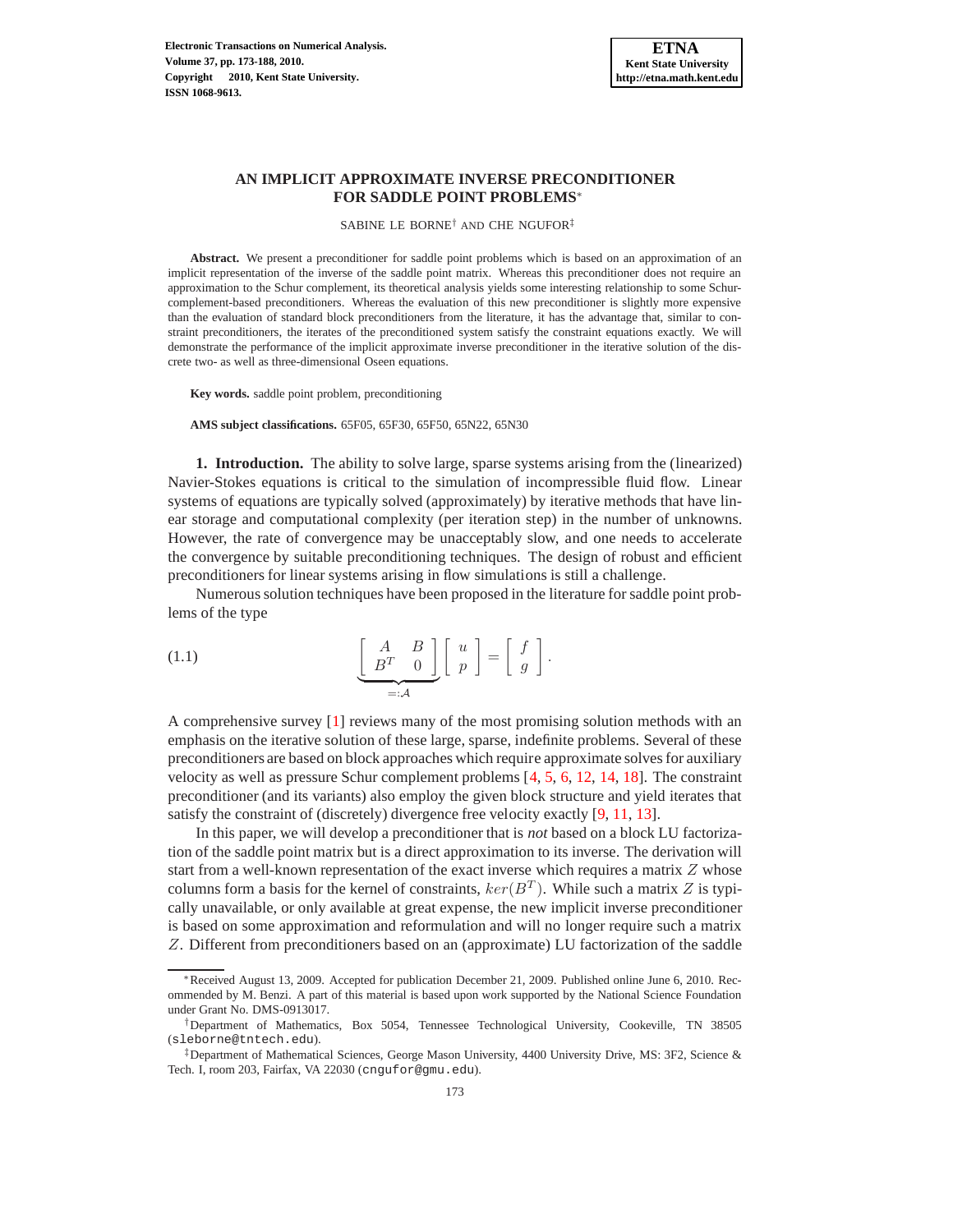,

## 174 S. LE BORNE AND C. NGUFOR

point matrix, the new preconditioner will still be applicable in the case of a singular matrix block  $A$  in  $(1.1)$ .

Similar to constraint preconditioners, the use of the implicit approximate inverse preconditioner ensures that (in exact arithmetic) all of the iterates satisfy the constraints.

The remainder of this paper is structured as follows: In Section [2,](#page-1-0) we derive the new implicit inverse preconditioner and present some of its theoretical properties. We review some related preconditioners from the literature and discuss similarities, differences, and implementation costs. In Section [3,](#page-8-0) we introduce the model problem, the Oseen equations, and document numerical tests for problems in two as well as three spatial dimensions which illustrate the performance of the preconditioner. We provide comparative results with the related (BFBt-)Schur-complement preconditioner as well as with the direct solver PARDISO [\[20,](#page-15-1) [21\]](#page-15-2).

<span id="page-1-0"></span>**2. Implicit approximate inverse preconditioner.** In this section, we will derive a new block preconditioner for saddle point problems based on a certain representation of the inverse of a saddle point matrix. In particular, we will develop a preconditioner for the saddle point system [\(1.1\)](#page-0-0), where  $A \in \mathbb{R}^{n \times n}$ ,  $B \in \mathbb{R}^{n \times m}$ ,  $m \leq n$ . The preconditioner will exploit the  $2\times2$  block structure but does not require any additional information except for the matrix and right hand side data. We will make the following two assumptions which together guarantee that the saddle point matrix in  $(1.1)$  is invertible.

ASSUMPTION 2.1.  $B \in \mathbb{R}^{n \times m}$  has full rank m.

ASSUMPTION 2.2. The symmetric part  $H := \frac{1}{2}(A^T + A)$  of A is positive semidefinite  $and \text{ ker}(H) \cap \text{ker}(B^T) = \{0\}.$ 

Let  $Z \in \mathbb{R}^{n \times (n-m)}$  denote any matrix whose columns form a basis for  $ker(B^T)$ . Defining

$$
W = Z(Z^T A Z)^{-1} Z^T, \qquad V = B^T B,
$$

there holds the following representation for the inverse (which does not require  $A$  to be invertible but requires  $B$  to have full rank),

$$
(2.1) \qquad \begin{bmatrix} A & B \\ B^T & 0 \end{bmatrix}^{-1} = \begin{bmatrix} W & (I - WA)BV^{-1} \\ V^{-1}B^T(I - AW) & -V^{-1}B^T(A - AWA)BV^{-1} \end{bmatrix}
$$

which can easily be proven using the fact that  $B(B^TB)^{-1}B^T = I - ZZ^T$ . In the past, this representation of the inverse has been of limited practical use, but has primarily been used for theoretical analyses. The reason lies in the need of computing a (well-conditioned) null space matrix Z as well as the product  $Z^T A Z$  and its inverse  $(Z^T A Z)^{-1}$  as part of the matrix W.

Here, we propose to avoid these disadvantages simultaneously by replacing  $(Z^T A Z)^{-1}$ with  $Z^T A^{-1} Z$  and making use of the identity  $Z Z^T = I - B(B^T B)^{-1} B^T$ . This leads to the following approximation  $\overline{W}$  of  $W$ ,

<span id="page-1-1"></span>(2.2) 
$$
\widetilde{W} := ZZ^T A^{-1} Z Z^T = (I - B V^{-1} B^T) A^{-1} (I - B V^{-1} B^T),
$$

<span id="page-1-2"></span>and the resulting representation of an approximate inverse,

$$
(2.3)\left[\begin{array}{cc}A & B \\ B^T & 0\end{array}\right]^{-1} \approx \left[\begin{array}{cc}\widetilde{W} & (I - \widetilde{W}A)BV^{-1} \\ V^{-1}B^T(I - A\widetilde{W}) & -V^{-1}B^T A(I - \widetilde{W}A)BV^{-1}\end{array}\right] =: P.
$$

We will refer to P as the *implicit approximate inverse* preconditioner.

THEOREM 2.3. *The evaluation of the matrix-vector product*  $\begin{bmatrix} v \\ w \end{bmatrix}$ w 1  $=$   $\overline{P}$  $\lceil x \rceil$  $\hat{y}$ 1 *requires the following matrix-vector multiplications: One multiplication by* A−<sup>1</sup> *, four multiplications*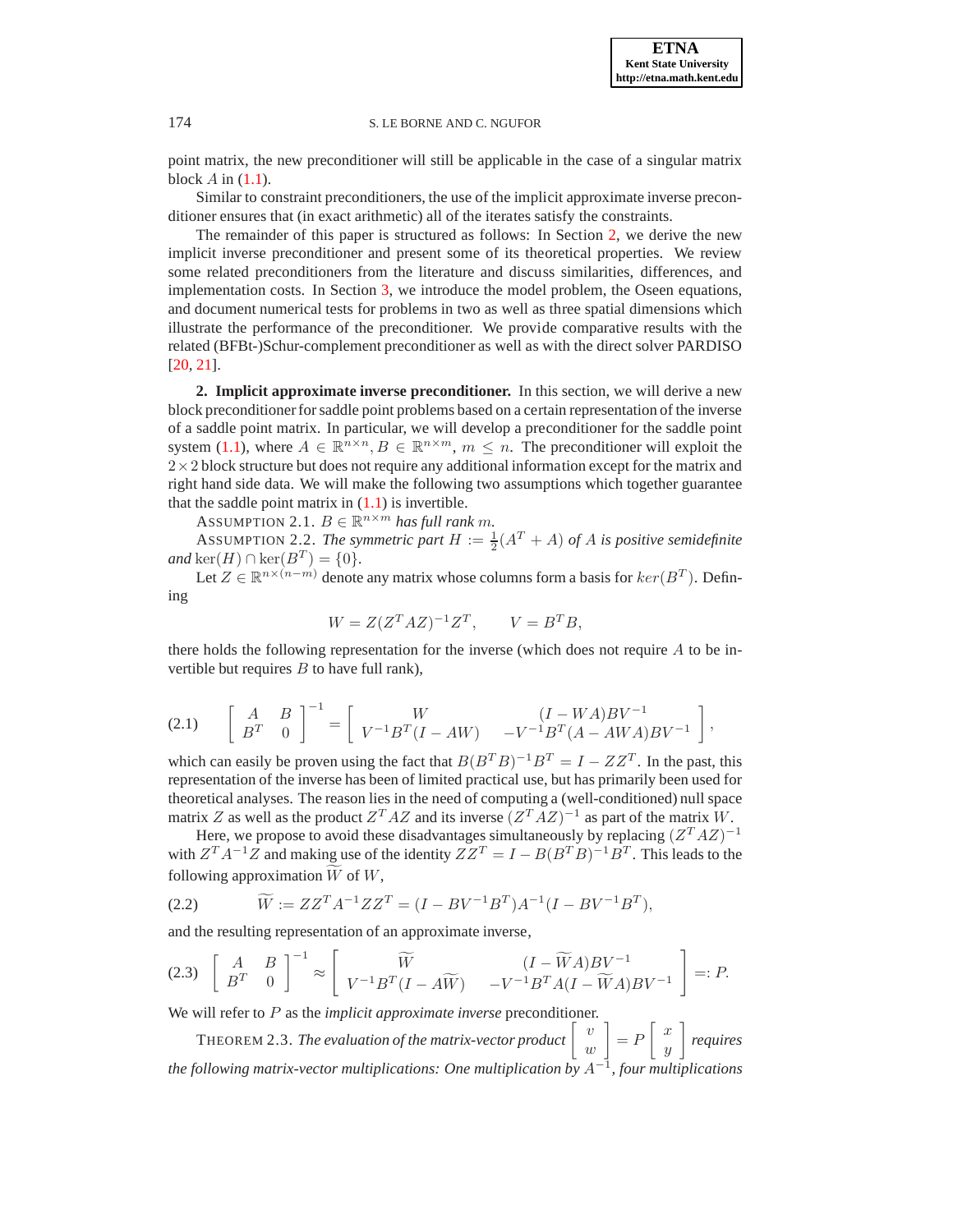$by V^{-1} = (B^T B)^{-1}$ , two multiplications with the sparse matrix A and six multiplications with the sparse matrix  $B$  (or  $B<sup>T</sup>$ ).

*Proof*. The number of matrix-vector multiplications can be counted from the following implementation,

<span id="page-2-0"></span>
$$
d := BV^{-1}y;
$$
  
\n
$$
e := Ad;
$$
  
\n
$$
f := \widetilde{W}(x - e);
$$
  
\n
$$
v := d + f;
$$
  
\n
$$
w := V^{-1}B^{T}(x - Av).
$$

Here, the multiplication by  $\widetilde{W}$  [\(2.2\)](#page-1-1) includes one multiplication by  $A^{-1}$ , two multiplications by  $V^{-1}$ , and four multiplications by B (or  $B^T$ ).

In the remainder of this work, we will use the following notation.

DEFINITION 2.4. *Given a saddle point matrix*  $\begin{bmatrix} A & B \\ D^T & 0 \end{bmatrix}$  $B^T \quad 0$ 1 *, we define*

> $Z$  : denotes a matrix whose columns form a basis for  $ker(B^T);$  $V := B^T B;$  $X := BV^{-1}B^{T};$  $\widetilde{W} := (I - X)A^{-1}(I - X), \quad (see (2.2));$  $\widetilde{W} := (I - X)A^{-1}(I - X), \quad (see (2.2));$  $\widetilde{W} := (I - X)A^{-1}(I - X), \quad (see (2.2));$  $Y := A^{-1} X A.$

*We use*  $\sigma(C)$  *to denote the spectrum of a matrix C*, and  $I_k$  *to denote a*  $k \times k$  *identity matrix.* 

LEMMA 2.5. *The matrices* X *and* Y *are projections. Proof.* The proposition follows from

$$
XX = BV^{-1}B^TBV^{-1}B^T = BV^{-1}VV^{-1}B^T = X;
$$
  
\n
$$
YY = A^{-1}XAA^{-1}XA = A^{-1}XXA = Y.
$$

The following Lemma will be used in the proofs of subsequent theorems.

<span id="page-2-1"></span>LEMMA 2.6. Let  $P \in \mathbb{R}^{n,n}$  denote a projection matrix, i.e.,  $P^2x = Px$  for all  $x \in \mathbb{R}^n$ . Let  $I \in \mathbb{R}^{n,n}$  denote the identity matrix, and let  $A \in \mathbb{R}^{n,n}$  denote an arbitrary matrix. Then *there holds*

(2.4) 
$$
\sigma((I-A)P) \cup \{0,1\} = \{1-\mu \mid \mu \in \sigma(AP)\} \cup \{0,1\}.
$$

*Proof.* The following proof makes repeated use of the fact that

$$
\sigma(AB) \cup \{0\} = \sigma(BA) \cup \{0\}
$$

for any two matrices  $A, B \in \mathbb{R}^{n,n}$ . "⊆": Let  $\lambda \in \sigma((I - A)P) \setminus \{0, 1\}$ . Since

$$
\sigma((I-A)P) \cup \{0\} = \sigma(P(I-A)) \cup \{0\},\
$$

**ETNA Kent State University http://etna.math.kent.edu**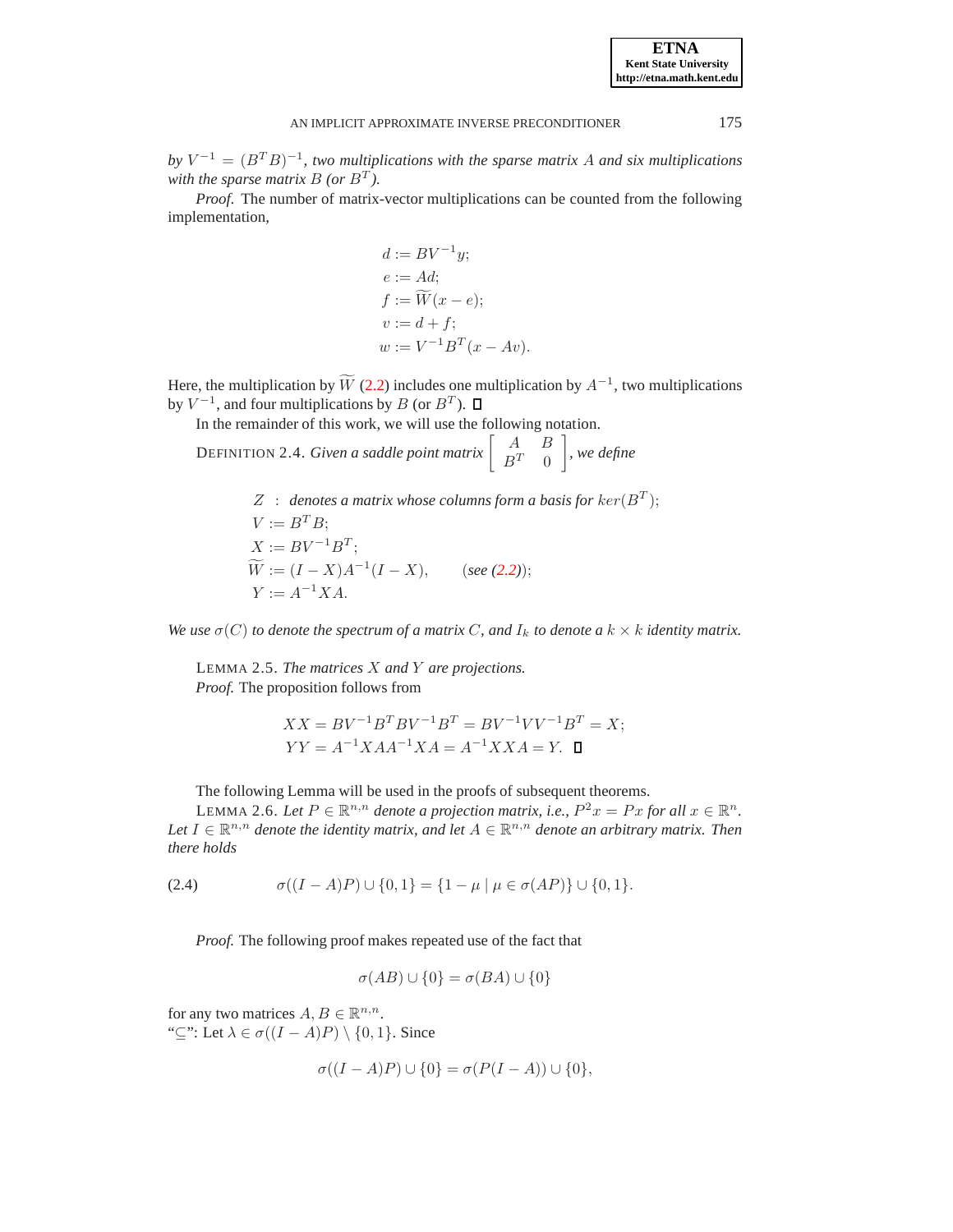it follows that  $\lambda \in \sigma(P(I - A))$ , i.e., there exists a corresponding eigenvector v with  $P(I - A)v = \lambda v$ . Premultiplying this equation by P yields  $P(I - A)v = \lambda Pv$ . A comparison of these two equations yields  $P v = v$  (since  $\lambda \neq 0$ ). Thus,  $P(I - A)v = \lambda v$  is equivalent to  $PAv = (1 - \lambda)v$  and implies  $\mu := 1 - \lambda \in \sigma(PA)$ . It follows that

$$
\lambda = 1 - \mu \in \{1 - \mu \mid \mu \in \sigma(PA)\}
$$
  
\n
$$
\subseteq \{1 - \mu \mid \mu \in \sigma(AP) \cup \{0\}\}
$$
  
\n
$$
= \{1 - \mu \mid \mu \in \sigma(AP)\} \cup \{1\}.
$$

" $\supseteq$ ": Let  $\mu \in \sigma(AP) \setminus \{0, 1\}$ . Since  $\sigma(AP) \cup \{0\} = \sigma(PA) \cup \{0\}$  and  $\mu \neq 0$ , it follows that  $\mu \in \sigma(PA)$ . Thus, there exists an associated eigenvector v that satisfies  $PAv = \mu v$ . Premultiplication by P yields  $PAv = \mu Pv$  which implies  $v = Pv$  (since  $\mu \neq 0$ ). Thus, there holds  $P(I - A)v = Pv - PAv = v - \mu v = (1 - \mu)v$ , so

<span id="page-3-1"></span>
$$
(1 - \mu) \in \sigma(P(I - A)) \subseteq \sigma((I - A)P) \cup \{0\}.
$$

<span id="page-3-2"></span>The following theorem lists some of the properties of the implicit approximate inverse preconditioner.

THEOREM 2.7. Let  $P \in \mathbb{R}^{(n+m)\times(n+m)}$  denote the implicit approximate inverse pre*conditioner as defined in [\(2.3\)](#page-1-2), and let*

$$
(2.5) \t\t M = I_{n+m} - P \begin{bmatrix} A & B \\ B^T & 0 \end{bmatrix}
$$

*denote the error propagation matrix. Then the following statements hold. a)* If A is symmetric, then P is also symmetric, i.e.,  $A = A<sup>T</sup>$  implies  $P = P<sup>T</sup>$ . *b) The error propagation matrix has the form*

$$
M = \left[ \begin{array}{cc} (I - \widetilde{W}A)(I - BV^{-1}B^T) & 0 \\ -V^{-1}B^TA(I - \widetilde{W}A)(I - BV^{-1}B^T) & 0 \end{array} \right],
$$

*i.e., the P-preconditioned iteration is u-dominant (only the velocity error is relevant for the error of the next iterate).*

*c)* M  $\int B$ 0 1 = 0 *and* M  $\begin{bmatrix} 0 \\ 0 \end{bmatrix}$  $I_m$ 1 = 0*, i.e.,* M *has* 2m *zero eigenvalues with explicitly known eigenvectors.*

*d)*  $rank(I - WA) \leq 2m$ .

 $e)$  rank(M)  $\leq$  m, i.e., M has at least n zero eigenvalues.

*f)* The *m* possibly non-zero eigenvalues of M are given by  $\lambda = 1 - \mu$ , where  $\mu$  are the  $eigenvalues of the  $m \times m$  matrix  $V^{-1}B^{T}A^{-1}BV^{-1}B^{T}AB$ .$ 

*g*) The approximate solution  $(x, y)^T := P(f, g)^T$  satisfies the constraint  $B^T x = g$  in [\(1.1\)](#page-0-0) *exactly.*

*h)* If the nullspace of  $B^T$  is an invariant subspace of A, then  $M = 0$ , i.e., the preconditioner P *yields an exact solver.*

*Proof.* The proof uses the previously defined matrices  $Z, V, X, \widetilde{W}, Y$ ; see Definition [2.4.](#page-2-0) a) and b) are straightforward.

c) Follows from  $(I - BV^{-1}B^T)B = 0$  and b). d) There holds

<span id="page-3-0"></span>
$$
I - \widetilde{W}A = I - (I - X)A^{-1}(I - X)A
$$

$$
= X + Y - XY
$$

$$
= X + (I - X)Y.
$$
(2.6)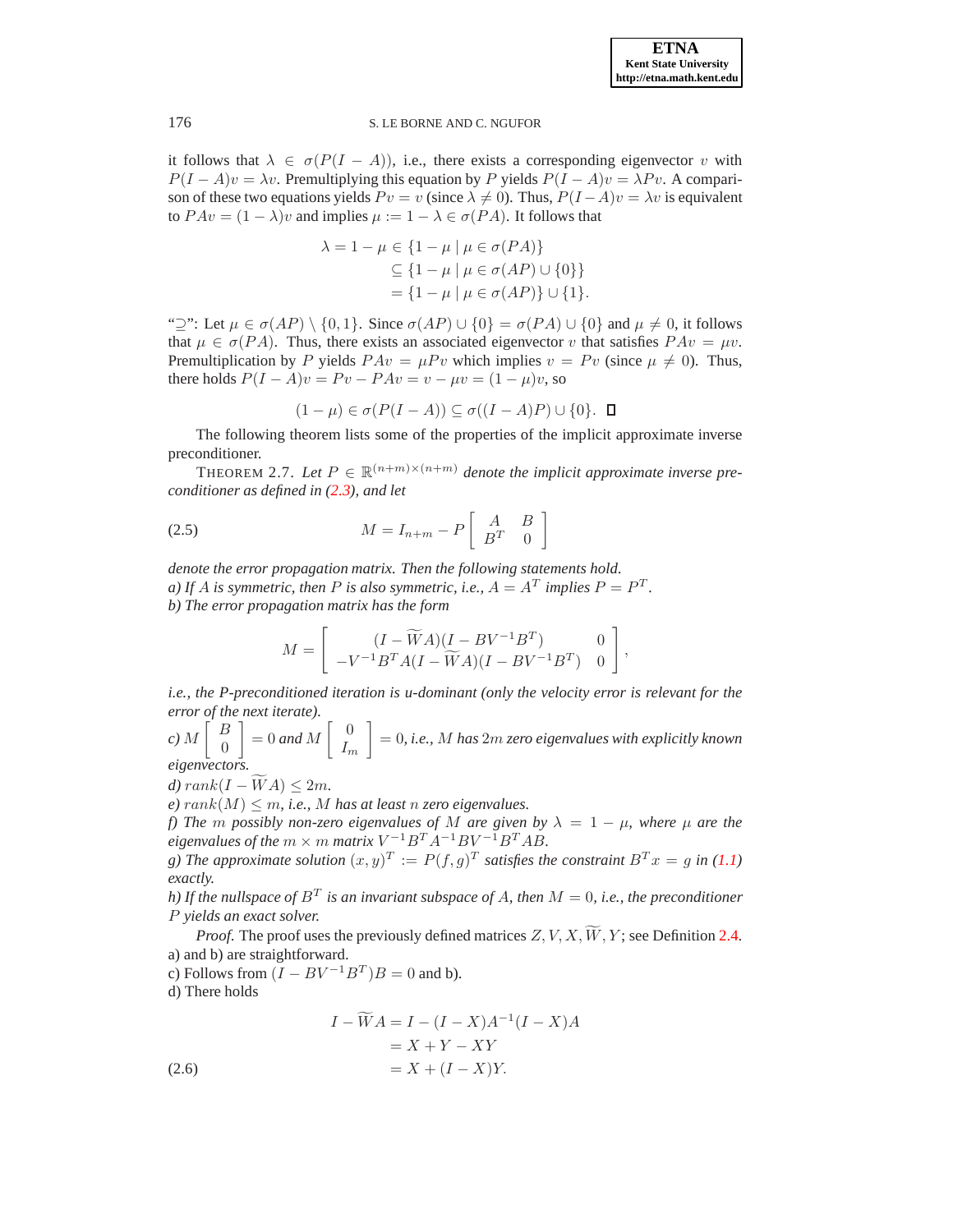## AN IMPLICIT APPROXIMATE INVERSE PRECONDITIONER 177

The statement now follows from  $rank(X) \le m$  (since  $rank(B) = m$ ) and  $rank(Y) \le m$ . e) In view of b), there holds  $rank(M) = rank((I - \widetilde{W}A)(I - BV^{-1}B^{T}))$ . Since

$$
(I - \widetilde{W}A)(I - BV^{-1}B^T)B = (I - \widetilde{W}A)0 = 0
$$

and, using  $XZ = BV^{-1}B^TZ = 0$ ,

$$
(I - \widetilde{W}A)(I - BV^{-1}B^T)Z = (I - \widetilde{W}A)Z
$$
  
=  $(X + Y - XY)Z$   
=  $(I - X)YZ$ ,

it follows that

$$
rank(M) = rank(M \cdot [B Z]) = rank((I - X)YZ) \le rank(Y) \le m.
$$

f) In view of part b), the nonzero eigenvalues of  $M$  are the eigenvalues of its first diagonal  $(n \times n)$  block  $M_{1,1} = (I - \widetilde{W}A)(I - BV^{-1}B^T)$ . There holds

$$
\sigma(M_{1,1}) \cup \{0,1\} = \sigma((I - WA)(I - X)) \cup \{0,1\}
$$
  
=  $\sigma((I - X)(I - \widetilde{W}A)) \cup \{0,1\}$   
 $\stackrel{(2.6)}{=} \sigma((I - X)Y) \cup \{0,1\}$   
 $\stackrel{(2.4)}{=} \{1 - \mu | \mu \in \sigma(XY)\} \cup \{0,1\},$ 

(2.7)

where we used  $(I - X)X = 0$  and  $(I - X)(I - X) = I - X$ . The proposition now follows from

$$
\sigma(V^{-1}B^T A^{-1} B V^{-1} B^T A B) \cup \{0\} = \sigma(BV^{-1}B^T A^{-1} B V^{-1} B^T A) \cup \{0\}
$$
  
=  $\sigma(XA^{-1}XA) \cup \{0\}$   
=  $\sigma(XY) \cup \{0\}.$ 

g) The matrix-vector multiplication  $(x, y)^T := P(f, g)^T$  yields  $x = \widetilde{W}f + (I - \widetilde{W}A)BV^{-1}g$ . The statement  $B^T x = g$  now follows from  $B^T \widetilde{W} = 0$ .

h) Assume that Z is an invariant subspace of A, i.e, there exists a matrix S such that  $AZ =$ ZS. Then there holds

$$
(I - \tilde{W}A)(I - BV^{-1}B^T) = (I - \tilde{W}A)ZZ^T
$$
  
= 
$$
ZZ^T - \underbrace{ZZ^T A^{-1}ZZ^T}_{\tilde{W}} \underbrace{ZS}_{AZ} Z^T
$$
  
= 
$$
ZZ^T - ZZ^T A^{-1}ZSZ^T
$$
  
= 
$$
ZZ^T - ZZ^T A^{-1}AZZ^T = ZZ^T - Z \underbrace{Z^T Z Z^T}_{I}
$$
  
= 0

which yields  $M = 0$ .  $\Box$ 

REMARK 2.8. In the approximate inverse preconditioner  $P$  [\(2.3\)](#page-1-2), the exact inverses  $A^{-1}$  and  $(B^T B)^{-1}$  may be replaced by approximations (including inner iterations). Multiplication by  $A^{-1}$  requires the solution of a (scalar) convection-diffusion problem, whereas the multiplication by  $(B^T B)^{-1}$  requires the solution of a symmetric, positive definite system that shows similarities to a Laplace system. For both types of problems there exist highly efficient solution methods in the literature.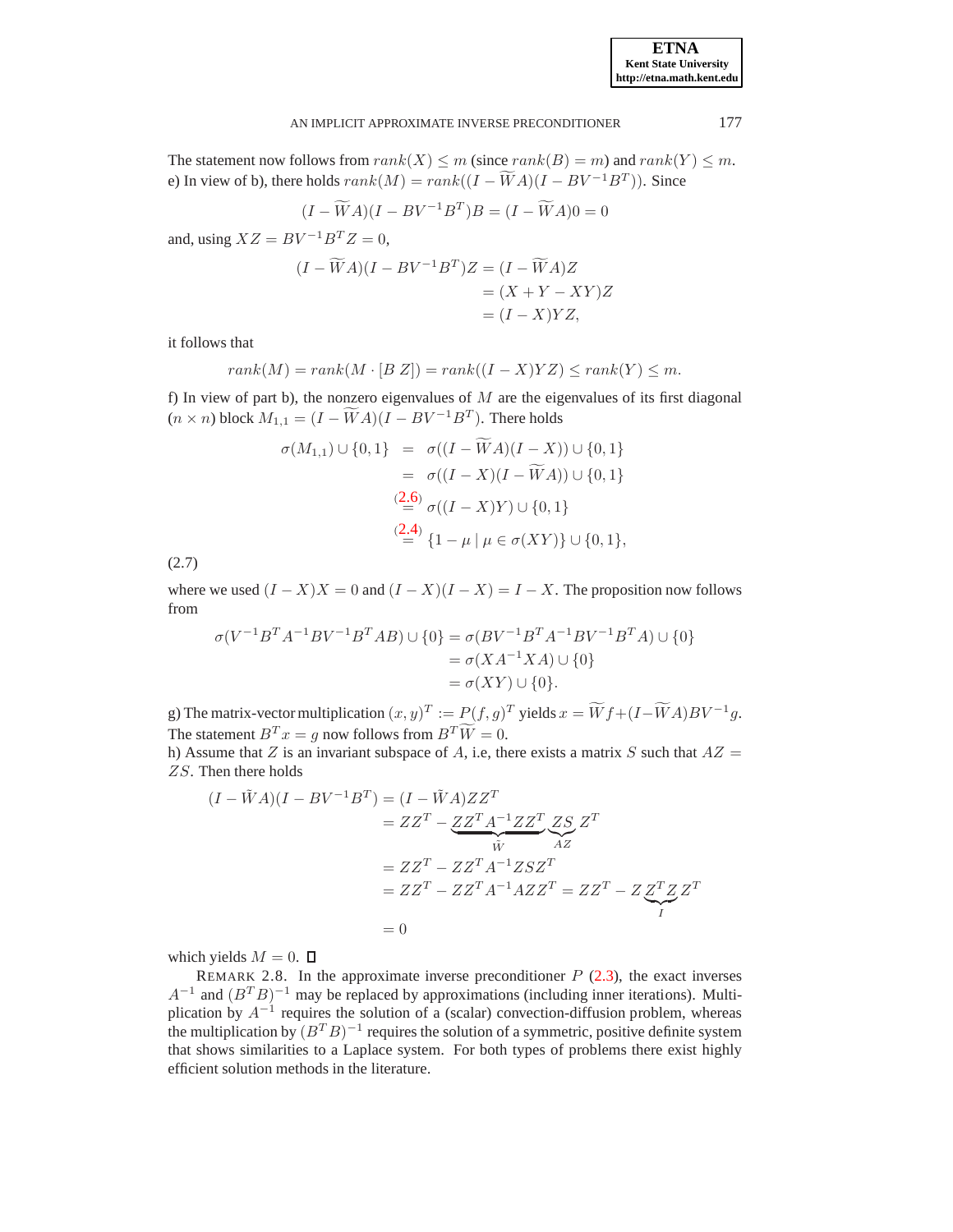**2.1. Review of related preconditioners.** In the last few years, much work has been devoted to the development of efficient preconditioners for saddle point problems. In this section, we will review some of these techniques. In particular, we will restrict our attention to *blackbox* techniques that are in some sense related to the new implicit approximate inverse preconditioner. By *blackbox* techniques we mean techniques that only require the matrix data (and possibly information about its  $2 \times 2$  block structure) and right hand side vector, but no information on the underlying system of partial differential equations.

Here, we will consider the following widely applicable classes of preconditioning techniques:

- Schur-complement-based preconditioners, in particular the BFBt preconditioner [\[5,](#page-14-0) [7,](#page-14-7) [18\]](#page-15-0),
- preconditioned nullspace solver [\[15,](#page-15-3) [17\]](#page-15-4),
- constraint preconditioners [\[9,](#page-14-4) [11,](#page-14-5) [13\]](#page-14-6).

**2.1.1. Schur-complement-based preconditioners (BFBt).** The Schur-complementbased preconditioners are derived from a block LU factorization of the saddle point matrix and an approximation to the required Schur complement. The factorization

$$
\left[\begin{array}{cc}A&B\\B^T&0\end{array}\right]=\left[\begin{array}{cc}I&0\\B^TA^{-1}&I\end{array}\right]\left[\begin{array}{cc}A&B\\0&S\end{array}\right],
$$

with the Schur complement  $S = -B^T A^{-1}B$  leads to the block triangular preconditioner

$$
(2.8) \tP_{triang}^{-1} := \left[ \begin{array}{cc} A & B \\ 0 & \widetilde{S} \end{array} \right], \text{i.e.,} \quad P_{triang} := \left[ \begin{array}{cc} A^{-1} & -A^{-1} B \widetilde{S}^{-1} \\ 0 & \widetilde{S}^{-1} \end{array} \right],
$$

where  $\widetilde{S}$  denotes an approximation to the Schur complement S for which the auxiliary problem  $\widetilde{S}v = h$  can be solved efficiently. The error propagation matrix  $M_{triang} := I - P_{triang}A$ has the form

<span id="page-5-0"></span>(2.9) 
$$
M_{triang} = \begin{bmatrix} A^{-1} B \widetilde{S}^{-1} B^T & -A^{-1} B \\ -\widetilde{S}^{-1} B^T & I \end{bmatrix}.
$$

In the case of  $\widetilde{S} = S$ ,  $M_{triang}$  has spectrum  $\sigma(M_{triang}) = \{0\}$  since

$$
\sigma\left(P_{triang}\left[\begin{array}{cc}A&B\\B^T&0\end{array}\right]\right)=\sigma\left(\left[\begin{array}{cc}A&B\\B^T&0\end{array}\right]P_{triang}\right)=\sigma\left(\left[\begin{array}{cc}I&0\\B^TA^{-1}&I\end{array}\right]\right)=\{1\}.
$$

Using a matrix Z as defined in Def. [2.4,](#page-2-0) the columns of the matrix  $\begin{bmatrix} Z & A^{-1}B \\ 0 & I \end{bmatrix}$  $0 \t -I$ 1 are n (linearly independent) eigenvectors of  $M_{triang}$  associated with the eigenvalue  $\lambda = 0$ .

Here, we will restrict our attention to the BFBt-preconditioner

$$
\widetilde{S}_{BFBt}^{-1}=-(B^TB)^{-1}B^TAB(B^TB)^{-1}
$$

[\[5,](#page-14-0) [7,](#page-14-7) [18\]](#page-15-0). The following theorem states a close relationship between this Schur-complement preconditioner and the implicit approximate inverse preconditioner.

THEOREM 2.9. *The error propagation matrices* M *[\(2.5\)](#page-3-1) of the implicit approximate inverse preconditioner and*  $M_{triang}$  [\(2.9\)](#page-5-0) using the BFBt-Schur-complement preconditioner  $\widetilde{S}^{-1} := \widetilde{S}_{BFBt}^{-1}$  have the same set eigenvalues.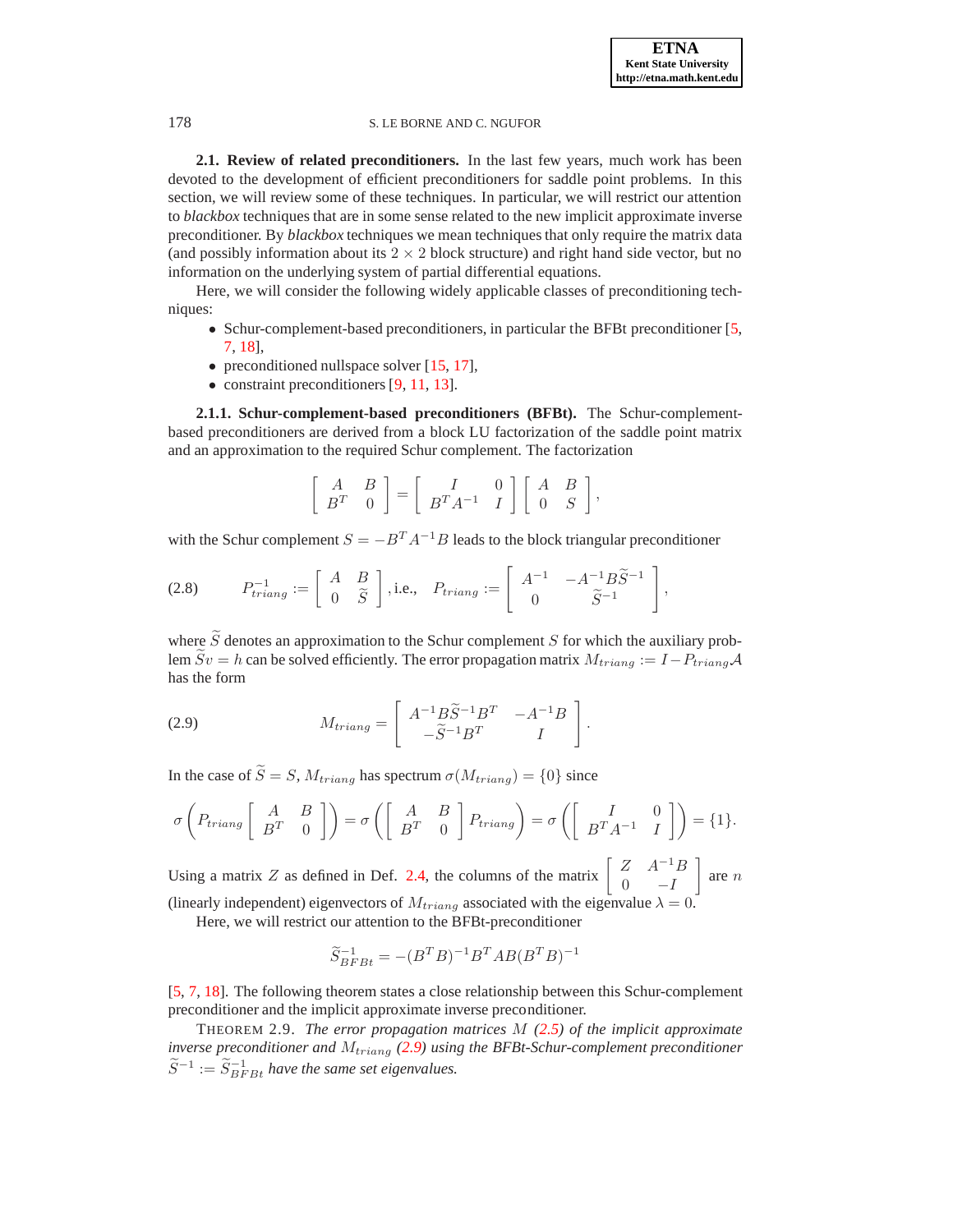*Proof*. There holds

$$
\left[\begin{array}{cc}A&B\\B^T&0\end{array}\right]P_{triang}^{-1}=\left[\begin{array}{cc}I&0\\B^TA^{-1}&S\widetilde{S}_{BFBt}^{-1}\end{array}\right],
$$

thus  $\sigma(M_{triang}) = \{0\} \cup \{1 - \mu \mid \mu \in \sigma(S\tilde{S}_{BFBt}^{-1})\}$ . The result now follows from Theo-rem [2.7f](#page-3-2)) since  $V^{-1}B^{T}ABV^{-1}B^{T}A^{-1}B = \widetilde{S}_{BFBt}^{-1}S$ .

The block LU factorization of the saddle point matrix yields the following block LUpreconditioner.

$$
(2.10) \t P_{LU} := \begin{bmatrix} A & B \\ 0 & \widetilde{S} \end{bmatrix}^{-1} \begin{bmatrix} I & 0 \\ B^T A^{-1} & I \end{bmatrix}^{-1}
$$

(2.11) 
$$
= \begin{bmatrix} A^{-1} & -A^{-1}B\widetilde{S}^{-1} \\ 0 & \widetilde{S}^{-1} \end{bmatrix} \begin{bmatrix} I & 0 \\ -B^{T}A^{-1} & I \end{bmatrix}
$$

where  $\widetilde{S}$  approximates the Schur complement  $S = -B^T A^{-1}B$ .

THEOREM 2.10. *The error propagation matrix*  $M_{LU} = I - P_{LU}A$  *has the form* 

$$
M_{LU} = \left[ \begin{array}{cc} 0 & -A^{-1}B(I - \widetilde{S}^{-1}S) \\ 0 & (I - \widetilde{S}^{-1}S) \end{array} \right]
$$

.

*The iteration is p-dominant, and there holds*  $\sigma(M_{LU}) = \{0\} \cup \sigma(I - \widetilde{S}^{-1}S)$ *. If we set*  $\widetilde{S}^{-1}$  :=  $\widetilde{S}_{BFBt}^{-1}$ , then the non-zero eigenvalues of  $M_{LU}$  are the same as the non-zero eigenvalues of Mtriang *and* M*.*

**2.1.2. Preconditioned nullspace solver.** The (preconditioned) nullspace method to solve the linear system  $(1.1)$  is based on the following additional assumptions.

ASSUMPTION 2.11. *A particular solution*  $\hat{x}$  *of*  $B^T x = g$  *is available.* 

ASSUMPTION 2.12. A null space basis  $Z \in \mathbb{R}^{n \times (n-m)}$  of  $B<sup>T</sup>$  is available, i.e.,

<span id="page-6-0"></span>
$$
B^T Z = 0 \quad and \quad rank(Z) = n - m.
$$

The required particular solution  $\hat{x}$  may be computed through  $\hat{x} = B(B^T B)^{-1} g$ . The solution set of  $B^T x = g$  is described by  $x = Zv + \hat{x}$  as v ranges in  $\mathbb{R}^{n-m}$ . Substituting  $x = Zv + \hat{x}$ into  $Ax + By = f$ , we obtain  $A(Zv + \hat{x}) + By = f$ . Premultiplying by the full-rank matrix  $Z^T$  yields  $Z^T A (Zv + \hat{x}) + Z^T B y = Z^T f$ , and using  $B^T Z = 0$  as well as rearranging the equation yields the reduced, non-singular problem

$$
(2.12) \t\t ZT AZv = ZT(f - A\hat{x}).
$$

Once the solution  $v_{*}$  of the reduced problem has been computed, we compute the (velocity) solution  $x_* = Zv_* + \hat{x}$ .

Finally, the (pressure) solution  $y_*$  can be found by solving  $B^T B y = B^T (f - Ax_*)$  for  $y$ , a reduced system of order  $m$  with a sparse, symmetric positive definite coefficient matrix  $B<sup>T</sup>B$ . It is easily verified that  $(x_*, y_*)<sup>T</sup>$  satisfies [\(1.1\)](#page-0-0).

Preconditioning the reduced system  $(2.12)$  imposes difficulties similar to those for preconditioning a Schur complement system: The matrix product  $Z^T A Z$  is typically not computed explicitly since matrix-matrix multiplications are to be avoided and the product would result in a fully populated matrix. Here, we will consider the preconditioner  $\hat{W} := Z^T A^{-1} Z$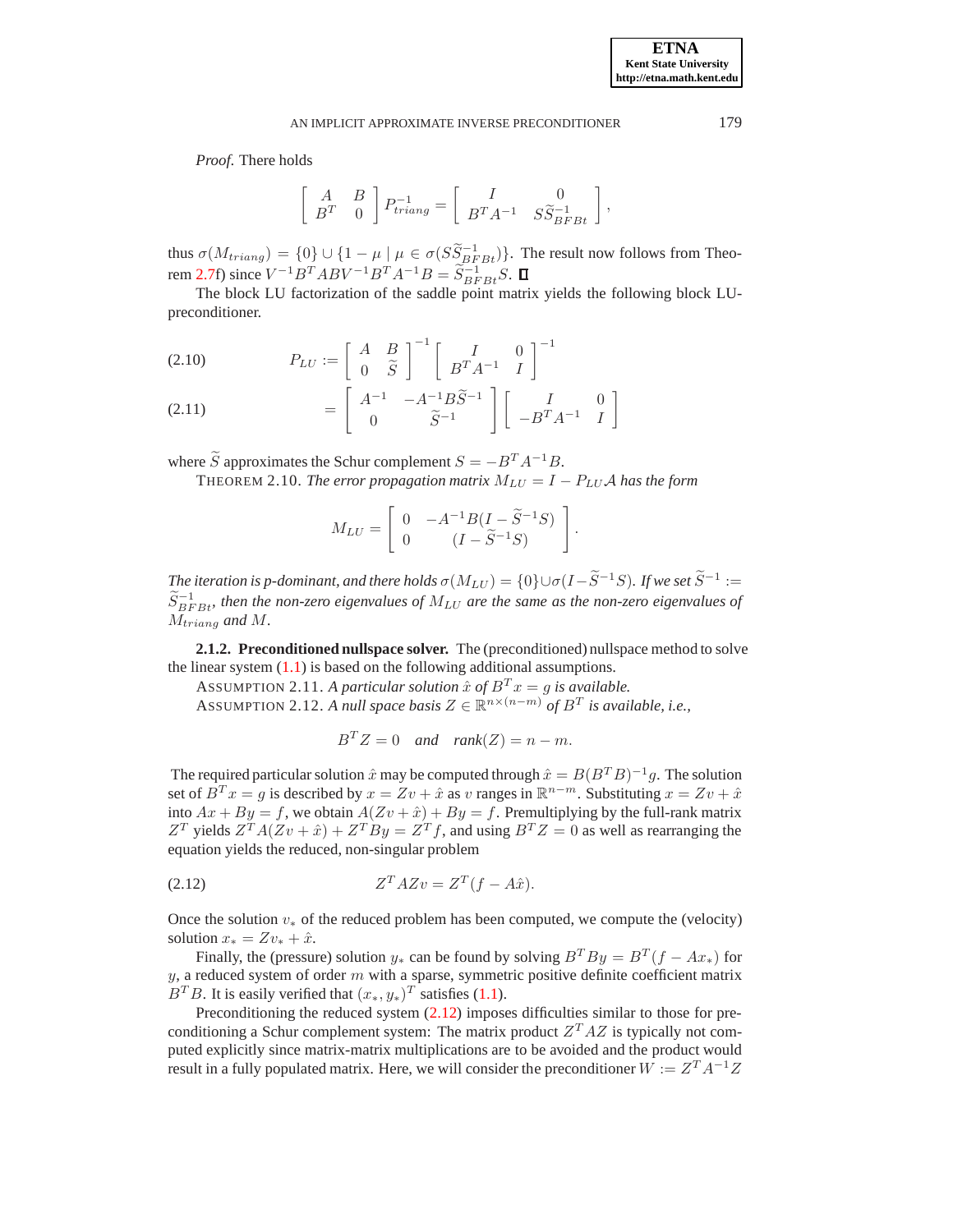that has previously been proposed in [\[15,](#page-15-3) [17\]](#page-15-4), and we solve the preconditioned reduced nullspace system

$$
(ZT A-1Z)(ZT A Z)x = (ZT A-1Z)b.
$$

THEOREM 2.13. *The error propagation matrix*  $M_{precNull} := I - (Z^T A^{-1} Z)(Z^T A Z)$ *of the preconditioned nullspace method has the same set of eigenvalues as the error propagation matrix* M *[\(2.5\)](#page-3-1) of the implicit approximate inverse preconditioner.*

*Proof.* Using the notation introduced in Def. [2.4,](#page-2-0) there holds

$$
\sigma((Z^T A^{-1}Z)(Z^T A Z)) \cup \{0\} = \sigma((ZZ^T)A^{-1}(ZZ^T)A) \cup \{0\}
$$
  
\n
$$
= \sigma((I - X)A^{-1}(I - X)A) \cup \{0\}
$$
  
\n
$$
= \sigma((I - X)(I - A^{-1}XA)) \cup \{0\}
$$
  
\n
$$
= \sigma((I - X)(I - Y)) \cup \{0\}
$$
  
\n
$$
\stackrel{(2.6)}{=} \sigma(\widetilde{W}A) \cup \{0\}. \quad \Box
$$

**2.2. Constraint preconditioners.** A (non-singular) constraint preconditioner is given in the form

$$
\left[\begin{array}{cc} G & B \\ B^T & 0 \end{array}\right],
$$

where  $G \in \mathbb{R}^{n,n}$  is some approximation to A. The following Theorem is proven in [\[13\]](#page-14-6) for the case of symmetric blocks  $A$  and  $G$ .

THEOREM 2.14. Assume that Z is a basis of  $\ker(B^T)$ . The constraint-preconditioned *matrix*

<span id="page-7-0"></span>
$$
\left[\begin{array}{cc}G&B\\B^T&0\end{array}\right]^{-1}\left[\begin{array}{cc}A&B\\B^T&0\end{array}\right]
$$

*has the following spectrum:*

- *1. An eigenvalue at* 1 *with multiplicity* 2m*.*
- $2.$   $n-m$  eigenvalues which are defined by the generalized eigenvalue problem  $Z^T A Z x = 0$  $\lambda Z^T G Z x$ .

COROLLARY 2.15. *The spectrum of the constraint-preconditioned matrix using*  $G = I$ *is equal to the spectrum of the reduced matrix in [\(2.12\)](#page-6-0) (except for the eigenvalue* 1*).*

*Proof.* Follows from  $Z^T G Z = I$  when  $G = I$  in Theorem [2.14](#page-7-0) (part 2).

LEMMA 2.16. *The error propagation matrix of the constraint preconditioner is given by*

$$
M_{constraint} := I - \begin{bmatrix} G & B \\ B^T & 0 \end{bmatrix}^{-1} \begin{bmatrix} A & B \\ B^T & 0 \end{bmatrix}
$$
  
= 
$$
\begin{bmatrix} I - G^{-1}A + G^{-1}BS_G^{-1}B^T(I - G^{-1}A) & 0 \\ -S_G^{-1}B^T(I - G^{-1}A) & 0 \end{bmatrix},
$$

*where*  $S_G := -B^T G^{-1} B$ .

REMARK 2.17. The constraint preconditioner requires the solution of a Schur complement problem  $S_{G}y = b$ . Whereas using  $G = I$  allows for efficient solvers of this problem, it typically leads to poor convergence of the iterative solution of non-symmetric, strongly indefinite saddle point systems. In  $[8]$ , the authors suggest to use the symmetric part of  $A$  as G, i.e.,  $G = \omega(A + A^T)$  for some parameter  $\omega$ . Preconditioning with the resulting constraint preconditioner requires the solution of a Stokes-type (symmetric) problem.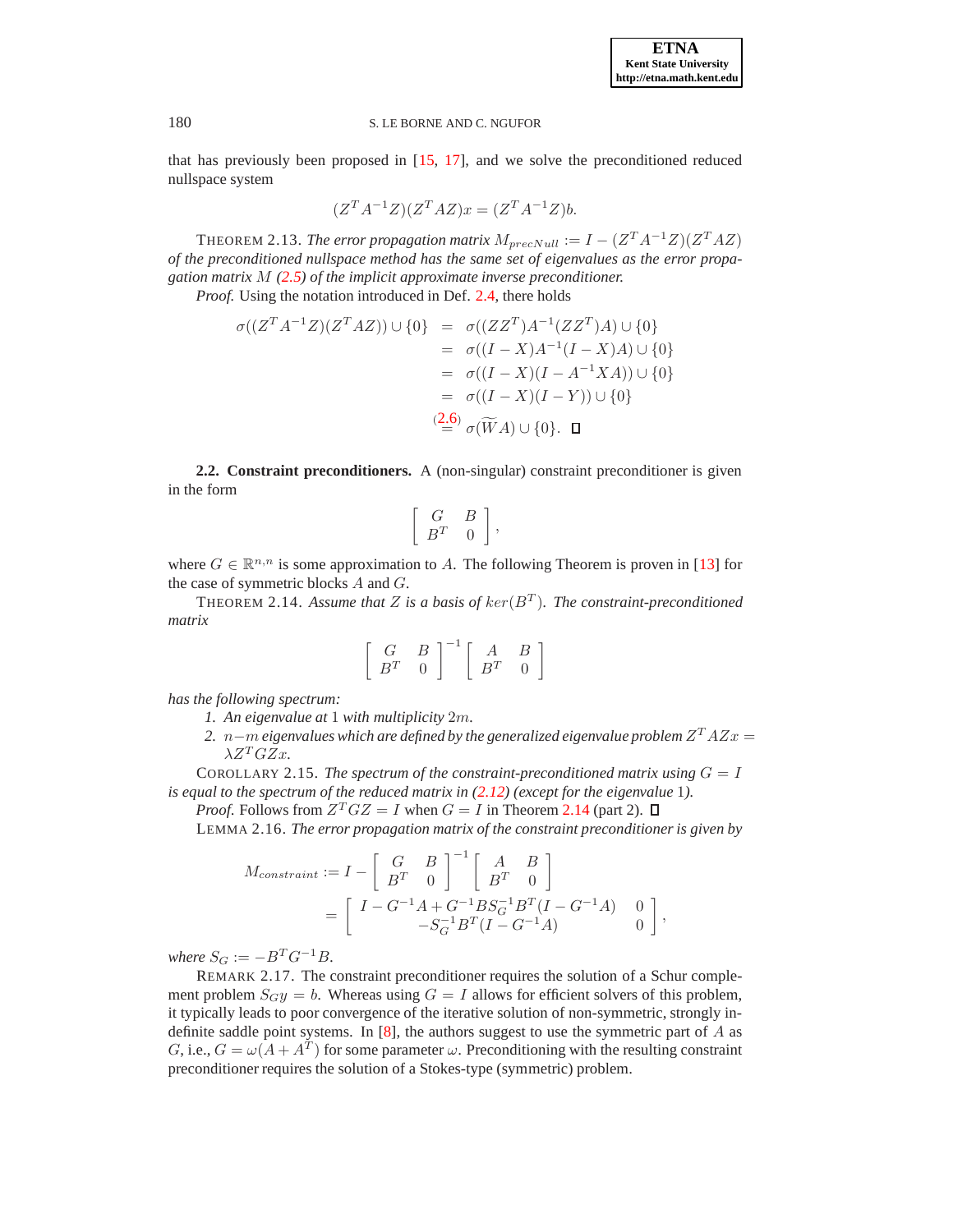**ETNA Kent State University http://etna.math.kent.edu**

#### AN IMPLICIT APPROXIMATE INVERSE PRECONDITIONER 181

<span id="page-8-0"></span>**3. Numerical results.** In this section, we will provide numerical results to illustrate the performance of the approximate inverse preconditioner [\(2.3\)](#page-1-2). We will use the technique of (domain-decomposition based)  $H$ -matrices [\[3,](#page-13-2) [10,](#page-14-9) [16\]](#page-15-5) to compute an approximate LU factorization  $A \approx L_A^{\mathcal{H}} U_A^{\mathcal{H}}$  as well as an approximate Cholesky factorization  $B^T B \approx$  $L_{BTB}^{\mathcal{H}}(L_{BTB}^{\mathcal{H}})^{T}$ . An  $\mathcal{H}$ -matrix provides an approximation to a (dense) matrix in which certain off-diagonal blocks are approximated by low-rank matrices. The accuracies of these approximations are controlled by prescribing a maximum relative error  $\delta$  within each block. As this relative error approaches zero, i.e.,  $\delta \rightarrow 0$ , the approximation becomes more accurate at the expense of increased computation times and storage requirements, similar to ILU methods in which a smaller threshhold parameter or increased level of fill leads to better but more expensive approximations.

We replace the exact inverses  $A^{-1}$  and  $(B^TB)^{-1}$  in  $\widetilde{W}$  [\(2.2\)](#page-1-1) by the approximations  $L_A^{\mathcal{H}} U_A^{\mathcal{H}}$  and  $L_{BTB}^{\mathcal{H}} (L_{BTB}^{\mathcal{H}})^T$ , resp. Alternative techniques such as multigrid or incomplete factorizations are also possible to solve these subproblems.

As a model problem, we consider the Oseen equations: Let  $\Omega \subset \mathbb{R}^d$ ,  $d \in \{2,3\}$ , denote a bounded, connected domain with a piecewise smooth boundary Γ. Given a force field  $f: \Omega \to \mathbb{R}^d$ , boundary data  $g: \Gamma \to \mathbb{R}^d$ , the kinematic viscosity coefficient  $\epsilon$ , and a given, divergence-free coefficient  $b: \Omega \to \mathbb{R}^d$ , the problem is to find the velocity field  $u: \Omega \to \mathbb{R}^d$ and the pressure  $p : \Omega \to \mathbb{R}$  such that the Oseen equations

<span id="page-8-1"></span>(3.1) 
$$
-\epsilon \Delta u + (b \cdot \nabla)u + \nabla p = f \quad \text{in } \Omega,
$$

$$
-\text{div}u = 0 \quad \text{in } \Omega,
$$

(3.3) Bu = g on Γ,

are satisfied. Here, B denotes some type of boundary operator. A *stable* mixed finite element discretization of the Oseen equations leads to a system of equations of the form [\(1.1\)](#page-0-0). Here, we set up the discrete Oseen equations [\(1.1\)](#page-0-0) using a Taylor-Hood finite element discretization on a structured mesh on  $\Omega = [-1, 1]^d$  ( $d = 2, 3$ ) with Tabata's upwind triangle scheme [\[19,](#page-15-6) Chap. III, Sec. 3.1.1]. We perform tests using constant as well as (re-)circulating convection directions

$$
b_{xline}(x, y, z) = (1, 0, 0)^{T},
$$
  
\n
$$
b_{recirc}(x, y, z) = (-(x^{2} - 1)y, (y^{2} - 1)x, 0)^{T}.
$$

Our choice of experiments has resulted from our interest in

- the set-up times and storage requirements of the implicit approximate inverse pre-conditioner for two and three spatial dimensions; see Tables [3.1,](#page-9-0) [3.2](#page-9-1) ( $d = 2$ ) and Tables [3.5,](#page-11-0) [3.6](#page-12-0) ( $d = 3$ ),
- $\bullet$  the dependence of iteration steps on the meshsize h, the convection direction b, and the parameter  $\epsilon$ , which determines the convection-dominance of the Oseen problem [\(3.1\)](#page-8-1); see Table [3.3](#page-10-0) ( $d = 2$ ) and Table [3.7](#page-12-1) ( $d = 3$ ),
- the dependence of the convergence rates on the accuracy of the approximations to  $(B<sup>T</sup>B)<sup>-1</sup>$  and  $A<sup>-1</sup>$  in the implicit approximate inverse preconditioner, including a comparison with the BFBt-preconditioner; see Table [3.4](#page-11-1) ( $d = 2$ ) and Table [3.8](#page-13-3)  $(d = 3)$ .

All numerical tests have been performed on a Dell 690n workstation (2.33GHz, 32GB memory) using the standard  $H$ -matrix library HLIB [\[2\]](#page-13-4). We choose  $x_0 = (0, 0, 0)^T$  as the initial vector in the Bicgstab method. We iterate until either the maximum number of 200 iterations has been reached, or until the residual has been reduced by a factor of  $10^{-6}$ . If the residual is not reduced by a factor of at least 10−<sup>6</sup> within 200 iteration steps, we denote this by "div". A breakdown in the bicgstab method is denoted by "br".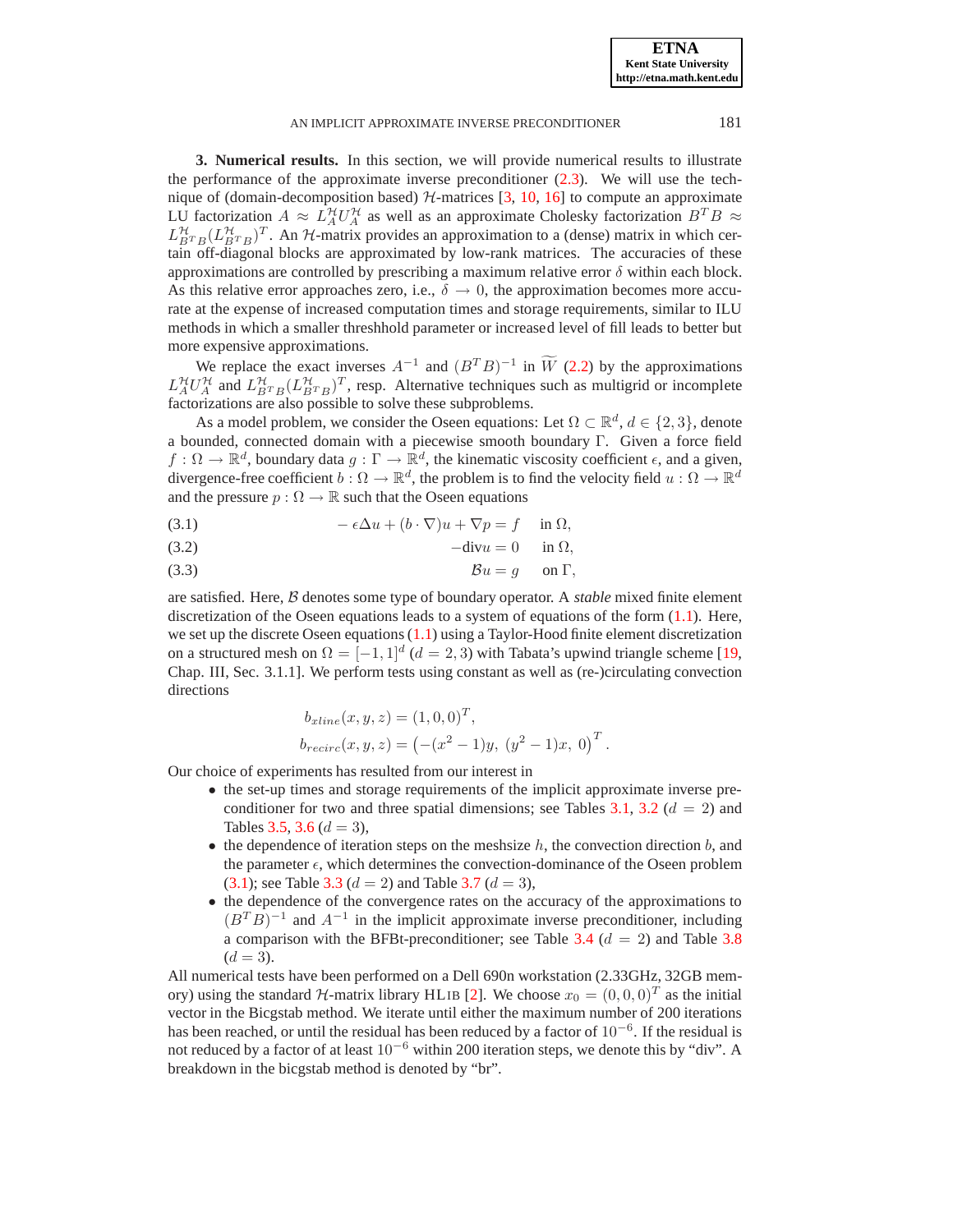**3.1. Two-dimensional Oseen problem.** In Tables [3.1](#page-9-0) and [3.2,](#page-9-1) we report the set-up times and storage requirements of the approximate implicit inverse preconditioner. In particular, these numbers result from the  $H$ -LU factorization of A and the  $H$ -Cholesky factorization of  $B<sup>T</sup>B$ . If these  $H$ -factorizations are replaced by alternative methods (e.g., ILU factorization, multigrid, etc.), these numbers will change depending on the chosen method. Therefore, while the results in Tables [3.1](#page-9-0) and [3.2](#page-9-1) illustrate that  $H$ -factorizations are well-suited to solve the required subproblems, they should not be interpreted as set-up costs intrinsic to the preconditioner.

| TABLE 3.1                                                    |  |
|--------------------------------------------------------------|--|
| Set-up time (in seconds), $\epsilon = 10^{-2}$ , $b_{xline}$ |  |

<span id="page-9-0"></span>

| n/2            | $\delta_{\mathcal{H}}$ | 40,401         | 78,961 | 160,801 | 321,489 | 641,601 |
|----------------|------------------------|----------------|--------|---------|---------|---------|
|                | $10^{-1}$              |                |        | n       | 10      | 26      |
| $H$ -LU of $A$ | $10^{-2}$              | $\mathfrak{D}$ |        |         | 12      | 32      |
|                | $10^{-3}$              |                |        | 8       | 14      | 36      |
| m              |                        | 10,404         | 20,164 | 40,804  | 81,225  | 161,604 |
|                | $10^{-2}$              |                |        | O       | 14      | 27      |
| $H$ -Cholesky  | $10^{-4}$              |                |        |         | 19      | 38      |
| of $B^T B$     | $10^{-8}$              |                |        | 10      | 25      | 53      |

TABLE 3.2 *Storage (in MB),*  $\epsilon = 10^{-2}$ ,  $b_{xline}$ 

<span id="page-9-1"></span>

| n/2            | $\delta_{\mathcal{H}}$ | 40,401 | 78,961  | 160,801 | 321,489 | 641,601   |
|----------------|------------------------|--------|---------|---------|---------|-----------|
|                | $10^{-1}$              | 58     | 106     | 254     | 449     | 1091      |
| $H$ -LU of $A$ | $10^{-2}$              | 63     | 114     | 273     | 477     | 1151      |
|                | $10^{-3}$              | 66     | 122     | 286     | 507     | 1213      |
| m              |                        | 10,404 | 20,164  | 40,804  | 81,225  | 161,604   |
|                | $10^{-2}$              | 8      | 17      | 36      | 77      | 159       |
| $H$ -Cholesky  | $10^{-4}$              | 10     | 23      | 48      | 107     | 222       |
| of $B^T B$     | $10^{-8}$              | 14     | 30      | 67      | 148     | 319       |
| $n+m$          |                        | 91,206 | 178,086 | 362,406 | 724,203 | 1,444,806 |
| <b>PARDISO</b> |                        | 183    | 389     | 859     | 1,910   | 4,100     |

In Table [3.1,](#page-9-0) we show the set-up times to compute  $H$ -LU factorizations of A and  $H$ -Cholesky factorizations of  $B^T B$  for varying  $H$ -accuracies  $\delta_H$ . As  $\delta_H \to 0$ , the factorizations become more accurate but also more expensive to compute. For a fixed accuracy  $\delta_{\mathcal{H}}$ , the setup time is (almost) linear in the problem size for both factorizations. We use higher accuracies (i.e., smaller  $\delta_H$ ) for the H-Cholesky factorization since this will result in significantly faster convergence in the subsequent iteration; see Table [3.4.](#page-11-1)

Similar to the set-up time, the storage requirements are (almost) optimal in the problem size and only increase moderately as we increase the  $H$ -accuracy. In Table [3.2,](#page-9-1) we also provide a comparison with the storage required by the direct solver PARDISO 3.3 [\[20,](#page-15-1) [21\]](#page-15-2) which is more than twice the storage required by the  $H$ -LU and  $H$ -Cholesky factorizations with H-accuracies  $\delta_{\mathcal{H}} = 10^{-3}$  and  $\delta_{\mathcal{H}} = 10^{-8}$ , resp.

In Table [3.3,](#page-10-0) we list the number of iteration steps and corresponding iteration times (in seconds) for various problem sizes  $n + m$  and varying convection dominance as determined by the parameter  $\epsilon$  in the Oseen problem [\(3.1\)](#page-8-1). In the case of constant convection  $b_{xline}$ , the convergence rate decreases as the problem becomes more convection-dominated, i.e., as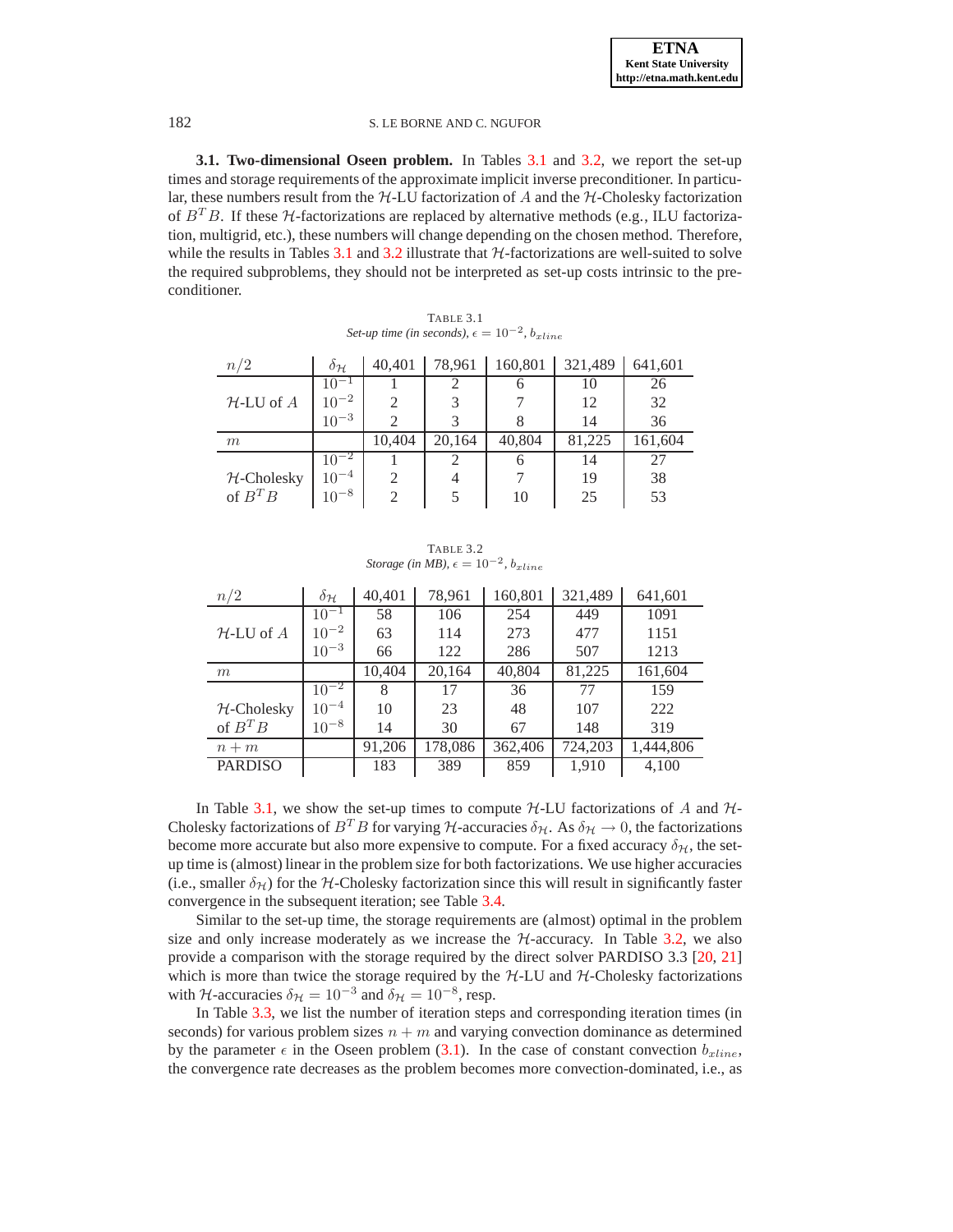#### **ETNA Kent State University http://etna.math.kent.edu**

#### AN IMPLICIT APPROXIMATE INVERSE PRECONDITIONER 183

TABLE 3.3

<span id="page-10-0"></span>*Dependence on meshsize h and convection dominance, table lists iteration steps and time (sec),*  $\delta_A = 10^{-3}$ ,  $\delta_{BT B} = 10^{-8}$ 

| $\epsilon/n+m$ | 91,206      | 178,086 | 362,406      | 724,203 | 1,444,806 |  |  |  |  |  |
|----------------|-------------|---------|--------------|---------|-----------|--|--|--|--|--|
|                | $b_{xline}$ |         |              |         |           |  |  |  |  |  |
| 1.0            | 12/4        | 12/7    | 15/20        | 16/45   | 19/114    |  |  |  |  |  |
| $10^{-1}$      | 12/4        | 15/9    | 16/22        | 19/53   | 20/119    |  |  |  |  |  |
| $10^{-2}$      | 8/2         | 9/6     | 12/17        | 13/36   | 17/101    |  |  |  |  |  |
| $10^{-3}$      | 4/1         | 4/3     | 4/6          | 5/14    | 5/30      |  |  |  |  |  |
| <b>PARDISO</b> | 7s          | 19s     | 46s          | 138s    | 417s      |  |  |  |  |  |
|                |             |         | $b_{recirc}$ |         |           |  |  |  |  |  |
| 1.0            | 10/3        | 12/7    | 15/21        | 16/44   | 19/114    |  |  |  |  |  |
| $10^{-1}$      | 14/4        | 15/9    | 17/23        | 18/50   | 24/142    |  |  |  |  |  |
| $10^{-2}$      | 13/4        | 20/12   | 19/26        | 21/58   | 24/142    |  |  |  |  |  |
| $10^{-3}$      | 26/8        | 26/16   | 26/35        | 29/80   | 31/183    |  |  |  |  |  |
| <b>PARDISO</b> | 6s          | 17s     | 44s          | 123s    | 309s      |  |  |  |  |  |

 $\epsilon$  decreases. For recirculating convection  $b_{recirc}$ , however, the number of required steps increases as  $\epsilon$  decreases. For a fixed  $\epsilon$ , the number of required steps increases only slightly as the problem size increases, both in the case of constant and recirculating convection. We also provide a comparison with the solution time required by the direct solver PARDISO 3.3 for the convection-dominated problems using  $\epsilon = 10^{-3}$ . For a fair comparison, one needs to add the respective set-up time for the approximate inverse preconditioner as reported in Table [3.1](#page-9-0) to the solution time. For instance, for problem size  $n + m = 1,444,806, \epsilon = 10^{-3}$  and  $b = b_{xline}$ , PARDISO requires 417s compared to  $36s + 53s + 30s = 120s$  (*H*-LU of *A* +  $H$ -Cholesky of  $B^T B$  + iterative solver) for the approximate inverse preconditioner. For this example, PARDISO required  $4100MB$  of memory compared to  $1,213MB + 319MB =$  $1,532MB$  for the H-LU and H-Cholesky factors required in the approximate inverse pre-conditioner; see Table [3.2.](#page-9-1) For the same problem size and recirculating convection  $b_{recirc}$ , PARDISO requires 309s compared to  $36s + 53s + 183s = 272s$  for set-up and iterative solution with the approximate inverse preconditioner.

In Table [3.4,](#page-11-1) we list the number of iteration steps and corresponding iteration times (in seconds) for various problem sizes  $n + m$  and varying accuracies for the approximations to  $A^{-1}$  and  $(B^TB)^{-1}$ . The parameters  $\delta_A$  and  $\delta_{BTB}$  denote the adaptive accuracy chosen in the  $H$ -LU and  $H$ -Cholesky factorizations of A and  $B<sup>T</sup>B$ , resp. The results show that the number of iteration steps increases significantly when a less accurate approximation to  $B^T B$  is used, even leading to divergence in the case of recirculating convection  $b_{recirc}$ . The accuracy of the approximation to  $A^{-1}$  shows the expected behaviour that fewer iteration steps are required as  $\delta_A \rightarrow 0$ . In view of the only moderate increase in the set-up times (see Table [3.1\)](#page-9-0) as  $\delta_A \rightarrow 0$ , we obtain the fastest overall solution time (set-up time and iteration time combined) for the recirculating convection by choosing  $\delta_{B^TB} = 10^{-8}$  and  $\delta_A = 10^{-3}$ . For the largest problem size  $n+m = 1,444,806$ , we also list results for the BFBt-preconditioned BiCGStab method. The BFBt-preconditioned iteration converges even for less accurate approximations of  $(B^T B)^{-1}$  where the approximate inverse preconditioner fails. Dividing the iteration time by the number of steps, one sees that a single iteration step of the BFBt-method is faster than a step of the approximate inverse method. For highly accurate approximations to the subproblems, both methods show the expected very similar convergence behaviour.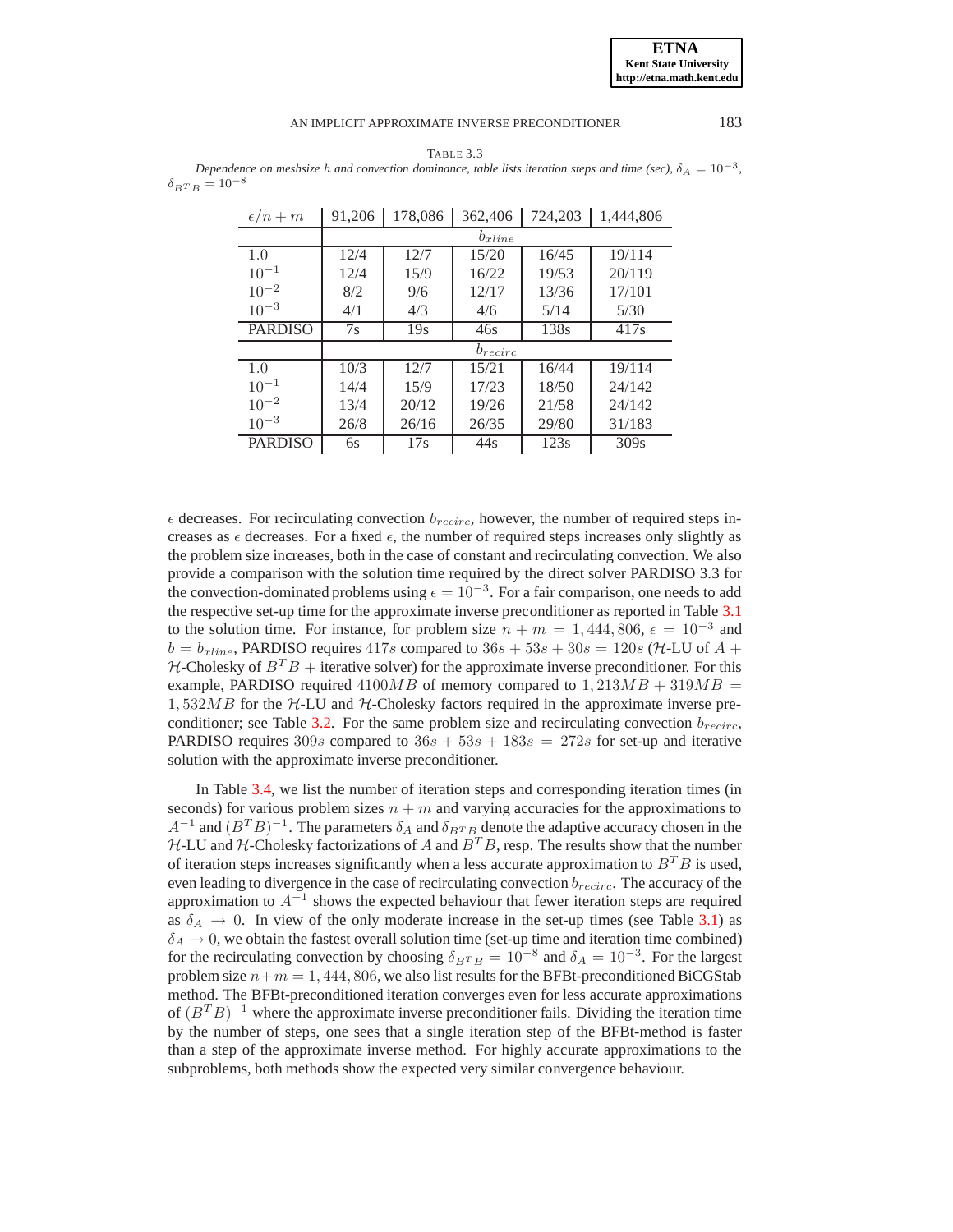<span id="page-11-1"></span>

| $n+m$       | $\delta_A = 10^{-3}$        |                                      | $\delta_{B^{T}B} = 10^{-8}$ |                      |                        |  |  |
|-------------|-----------------------------|--------------------------------------|-----------------------------|----------------------|------------------------|--|--|
|             | $\delta_{B^{T}B} = 10^{-2}$ | $\delta_{B^{T}B}=1\overline{0^{-4}}$ | $\delta_A = 10^{-1}$        | $\delta_A = 10^{-2}$ | $\delta_{A} = 10^{-3}$ |  |  |
|             |                             |                                      | $b_{xline}$                 |                      |                        |  |  |
| 91,206      | 14/4                        | 5/1                                  | 5/2                         | 4/1                  | 4/1                    |  |  |
| 178,086     | 21/11                       | 5/3                                  | 5/3                         | 4/2                  | 4/3                    |  |  |
| 362,406     | 30/35                       | 7/9                                  | 6/8                         | 4/6                  | 4/6                    |  |  |
| 724,203     | 52/123                      | 7/18                                 | 6/16                        | 5/14                 | 5/14                   |  |  |
| 1,444,806   | 63/312                      | 10/54                                | 7/41                        | 5/30                 | 5/30                   |  |  |
| <b>BFBt</b> | 58/226                      | 12/49                                | 20/84                       | 7/30                 | 6/27                   |  |  |
|             |                             |                                      | $b_{recirc}$                |                      |                        |  |  |
| 91,206      | 118/31                      | 73/21                                | 55/16                       | 28/8                 | 26/8                   |  |  |
| 178,086     | div                         | 88/51                                | 48/29                       | 31/19                | 26/16                  |  |  |
| 362,406     | div                         | 128/161                              | 39/51                       | 42/56                | 26/35                  |  |  |
| 724,203     | div                         | 123/309                              | 27/72                       | 39/106               | 29/80                  |  |  |
| 1,444,806   | div                         | div                                  | 51/291                      | 49/285               | 31/183                 |  |  |
| <b>BFBt</b> | 197/756                     | 145/584                              | br                          | 72/306               | 43/186                 |  |  |

TABLE 3.4 *Dependence on*  $H$ -accuracies  $\delta_A$  and  $\delta_{BTB}$ , table lists iteration steps and time (sec),  $\epsilon = 10^{-3}$ 

**3.2. Three-dimensional Oseen problem.** We repeated the same set of experiments for the Oseen problem in three spatial dimensions. In Table [3.5,](#page-11-0) we record the set-up times for the approximate inverse preconditioner which are considerably larger compared to the twodimensional case. This is mainly due to the larger number of non-zero entries per matrix row typical for three-dimensional problems. However, for a fixed  $H$ -accuracy, the work complexity is still almost optimal with respect to the increase in problem size.

<span id="page-11-0"></span>

| n/3           | $\partial_{\mathcal{H}}$ | 6,859 | 15,625      | 29,791 | 59,319 | 132,651 | 250,047 |
|---------------|--------------------------|-------|-------------|--------|--------|---------|---------|
|               | $10^{-1}$                |       |             | 8      | 33     | 62      | 139     |
| $H-LU$ of $A$ | $10^{-2}$                | 2     | 6           | 15     | 63     | 115     | 264     |
|               | $10^{-3}$                | 2     | $\mathbf Q$ | 22     | 94     | 190     | 441     |
|               |                          |       |             |        |        |         |         |
| m             |                          | 1.331 | 2.744       | 4.913  | 9,261  | 19,683  | 35,937  |
|               | $10^{-2}$                |       |             | 4      | 10     | 29      | 58      |
| $H$ -Cholesky | $10^{-4}$                |       |             | 8      | 20     | 60      | 131     |
| of $B^T B$    | $10^{-8}$                |       |             | 12     | 37     | 134     | 331     |

TABLE 3.5  $Set-up$  time (in seconds),  $\epsilon = 10^{-2}$ ,  $b_{xline}$ 

In Table [3.6,](#page-12-0) we record the storage requirements. Here, we see the same behaviour as observed for the work complexity, i.e., almost linear complexity with respect to the problem size. The direct solver PARDISO requires up to ten times the storage of the approximate  $H-LU$  and H-Cholesky factors and runs out of memory ("o.o.m.") for  $n + m = 786,078$ unknowns.

In Table [3.7,](#page-12-1) we show iteration steps and times for varying convection dominance. As for the two-dimensional case, fewer steps are required as the constant convection  $b_{xline}$  becomes more dominant. For non-constant convection  $b_{recirc}$ , the number of steps only increases when  $\epsilon$  decreases from 10<sup>-2</sup> to 10<sup>-3</sup>. A comparison with the direct solver PARDISO is provided for the convection-dominated case  $\epsilon = 10^{-3}$ . Even after including the set-up time as reported in Table [3.5,](#page-11-0) the time required for the iterative solution is significantly smaller than the time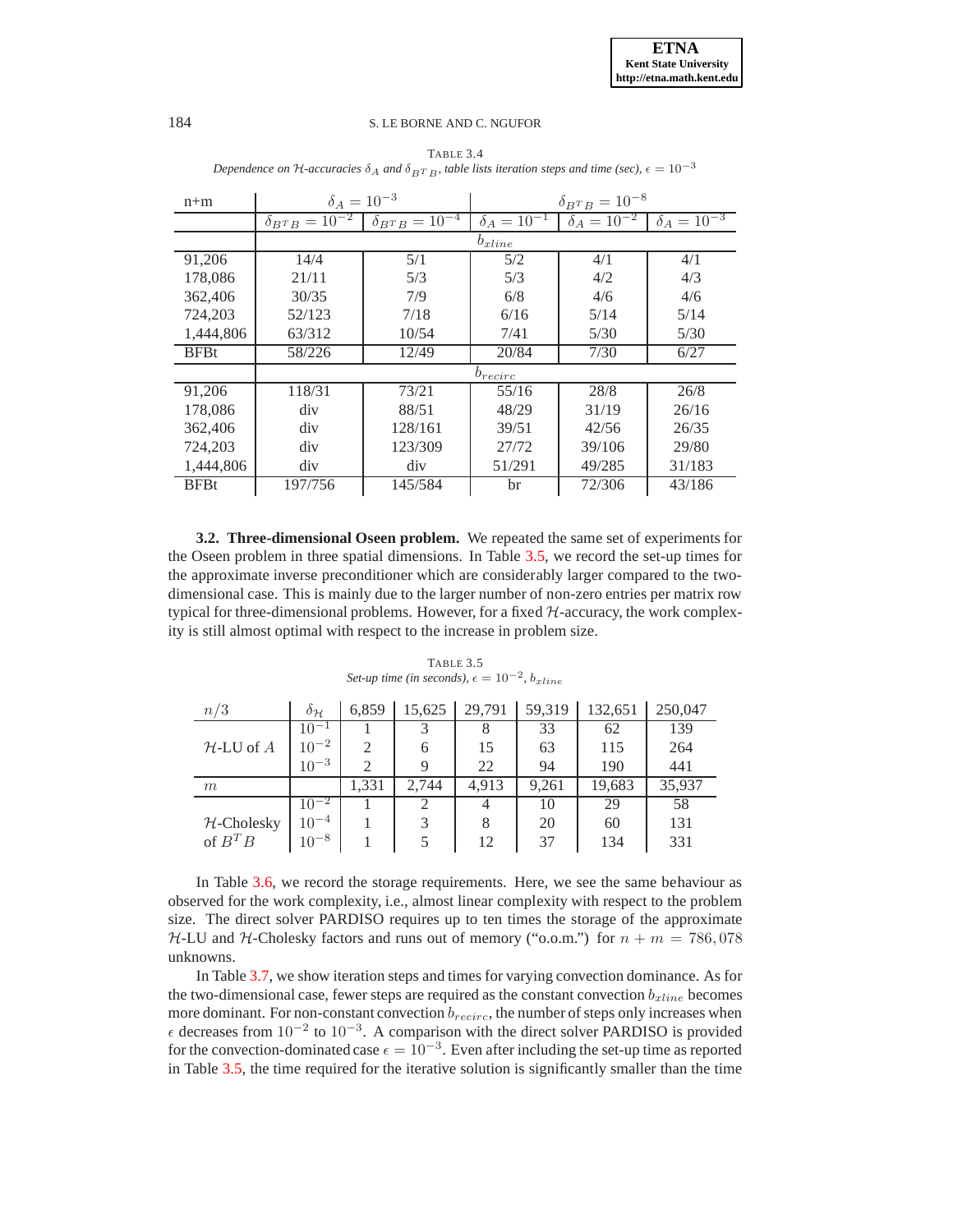### <span id="page-12-0"></span>AN IMPLICIT APPROXIMATE INVERSE PRECONDITIONER 185

| TABLE 3.6                                           |  |
|-----------------------------------------------------|--|
| Storage (in MB), $\epsilon = 10^{-2}$ , $b_{xline}$ |  |

| n/3            | $\delta_{\mathcal{H}}$ | 6,859          | 15,625 | 29,791 | 59,319  | 132,651 | 250,047 |
|----------------|------------------------|----------------|--------|--------|---------|---------|---------|
|                | $10^{-1}$              | 18             | 45     | 103    | 232     | 549     | 1122    |
| $H-LU$ of $A$  | $10^{-2}$              | 22             | 57     | 130    | 297     | 708     | 1437    |
|                | $10^{-3}$              | 25             | 64     | 147    | 342     | 830     | 1700    |
| m              |                        | 1,331          | 2,744  | 4,913  | 9,261   | 19,683  | 35,937  |
|                | $10^{-2}$              | $\overline{2}$ |        | 10     | 22      | 56      | 117     |
| $H$ -Cholesky  | $10^{-4}$              | 3              | 8      | 17     | 39      | 104     | 219     |
| of $B^T B$     | $10^{-8}$              | 4              | 11     | 25     | 65      | 186     | 409     |
| $n+m$          |                        | 21,908         | 49.618 | 94,286 | 187,218 | 417,636 | 786,078 |
| <b>PARDISO</b> |                        | 150            | 493    | 1,292  | 3,344   | 10,583  | 0.0.m   |

for the direct solver.

<span id="page-12-1"></span>TABLE 3.7 *Dependence on meshsize* h and convection dominance, table lists iteration steps and time (sec),  $\delta_A = 10^{-3}$ ,  $\delta_{B^{T}B} = 10^{-8}$ 

| $\epsilon/n+m$ | 21,908 | 49,618      | 94,286 | 187,218      | 417,636 | 786,078 |  |  |  |  |  |
|----------------|--------|-------------|--------|--------------|---------|---------|--|--|--|--|--|
|                |        | $b_{xline}$ |        |              |         |         |  |  |  |  |  |
| 1.0            | 10/1   | 11/3        | 12/8   | 15/23        | 18/73   | 22/190  |  |  |  |  |  |
| $10^{-1}$      | 8/1    | 10/3        | 11/7   | 13/21        | 16/64   | 20/173  |  |  |  |  |  |
| $10^{-2}$      | 8/1    | 9/3         | 10/7   | 11/17        | 12/49   | 13/112  |  |  |  |  |  |
| $10^{-3}$      | 9/1    | 10/3        | 11/7   | 11/16        | 12/45   | 12/98   |  |  |  |  |  |
| <b>PARDISO</b> | 11s    | 64s         | 287s   | 1,311s       | 8,597s  | 0.0.m.  |  |  |  |  |  |
|                |        |             |        | $b_{recirc}$ |         |         |  |  |  |  |  |
| 1.0            | 9/1    | 11/3        | 12/8   | 14/21        | 17/67   | 22/186  |  |  |  |  |  |
| $10^{-1}$      | 9/1    | 12/4        | 12/8   | 14/21        | 17/67   | 21/178  |  |  |  |  |  |
| $10^{-2}$      | 8/1    | 11/3        | 13/9   | 14/21        | 17/67   | 23/195  |  |  |  |  |  |
| $10^{-3}$      | 11/1   | 14/4        | 19/12  | 20/30        | 24/94   | 33/278  |  |  |  |  |  |
| <b>PARDISO</b> | 12s    | 63s         | 259s   | 1,371s       | 8,769s  | 0.0.m.  |  |  |  |  |  |

Finally, in Table [3.8](#page-13-3) we show the dependence of the number of required iteration steps on the accuracies chosen to solve the subproblems  $A^{-1}$  and  $(B^T B)^{-1}$ , resp. The fastest solution is obtained when  $\delta_{B}T_{B} = 10^{-8}$  and  $\delta_{A} = 10^{-1}$  both for the constant and recirculating convection. The number of required iteration steps increases only moderately as the problem size increases. However, except for the case in which a breakdown occurs for the BFBtpreconditioner, the BFBt-preconditioner outperforms the approximate inverse preconditioner.

Since the use of  $H$ -Cholesky and  $H$ -LU factorizations is somewhat uncommon, we also performed tests for the three-dimensional Oseen problem using a MATLAB implementation of the approximate inverse preconditioner and the MATLAB routines "luinc" (incomplete LU factorization), "chol" (exact Cholesky factorization), "cholinc" (incomplete Cholesky factorization) and "bicgstab". In Table [3.9](#page-13-5) we record the set-up times for the various factorizations with varying accuracies. Apparently, the exact Cholesky factorization has been optimized to an extent where it outperforms the incomplete Cholesky factorization for the given problem sizes (with respect to time, but not with respect to storage).

Tables [3.10](#page-14-10) and [3.11](#page-14-11) show iteration steps and times for the MATLAB implementaion solving the three-dimensional Oseen problem with  $\epsilon = 10^{-2}$  and convection directions  $b_{xline}$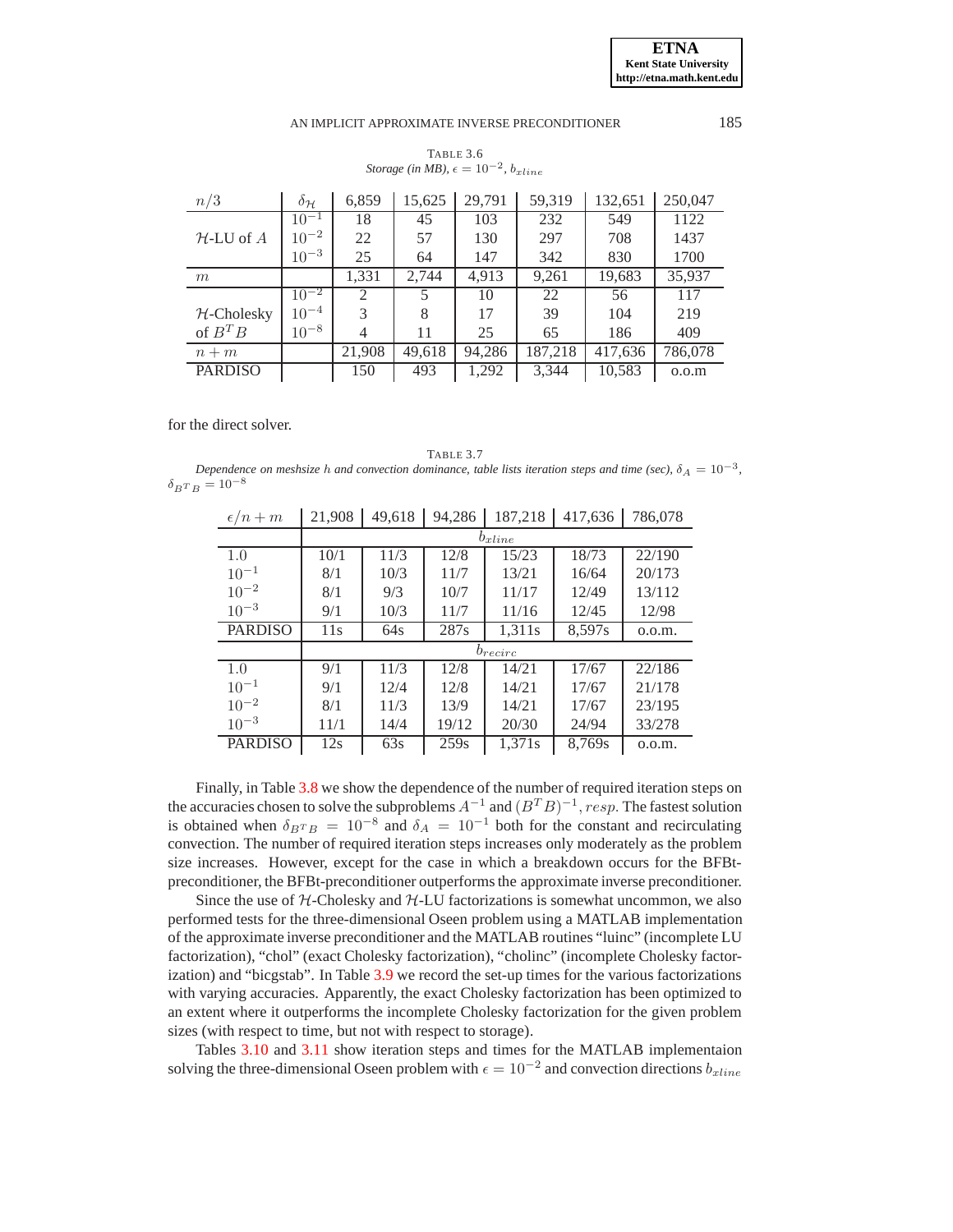<span id="page-13-3"></span>

| $n+m$       |                                      | $\delta_A = 10^{-3}$<br>$\delta_{B^{T}B} = 10^{-8}$ |                |                      |                      |  |  |
|-------------|--------------------------------------|-----------------------------------------------------|----------------|----------------------|----------------------|--|--|
|             | $\delta_{B^{T}B}=1\overline{0^{-2}}$ | $\delta_{B^{T}B} = 10^{-4}$                         | $\delta_A=0.5$ | $\delta_A = 10^{-1}$ | $\delta_A = 10^{-2}$ |  |  |
|             |                                      |                                                     | $b_{xline}$    |                      |                      |  |  |
| 21,908      | 14/1                                 | 8/1                                                 | 9/1            | 8/1                  | 8/1                  |  |  |
| 49,618      | 15/4                                 | 9/2                                                 | 11/2           | 9/2                  | 9/3                  |  |  |
| 94,286      | 17/9                                 | 10/6                                                | 12/6           | 9/5                  | 9/6                  |  |  |
| 187,218     | 20/26                                | 12/16                                               | 14/15          | 11/15                | 11/16                |  |  |
| 417,636     | 24/74                                | 15/51                                               | 17/45          | 12/39                | 11/41                |  |  |
| 786,078     | 29/185                               | 17/118                                              | 23/126         | 14/93                | 13/100               |  |  |
| <b>BFBt</b> | 31/176                               | 20/118                                              | 27/105         | 14/71                | 15/90                |  |  |
|             |                                      |                                                     | $b_{recirc}$   |                      |                      |  |  |
| 21,908      | 14/1                                 | 8/1                                                 | 12/1           | 8/1                  | 8/1                  |  |  |
| 49,618      | 17/5                                 | 11/3                                                | 14/3           | 10/3                 | 11/3                 |  |  |
| 94,286      | 23/13                                | 13/8                                                | 19/8           | 12/7                 | 12/7                 |  |  |
| 187,218     | 28/34                                | 16/21                                               | 23/23          | 13/16                | 14/19                |  |  |
| 417,636     | 38/115                               | 26/88                                               | 29/75          | 18/57                | 18/65                |  |  |
| 786,078     | 50/309                               | 40/271                                              | 38/202         | 25/161               | 22/165               |  |  |
| <b>BFBt</b> | 39/214                               | 33/192                                              | br             | 20/97                | 21/120               |  |  |

TABLE 3.8 *Dependence on*  $H$ -accuracies  $\delta_A$  and  $\delta_{BT}$  B, table lists iteration steps and time (sec),  $\epsilon = 10^{-2}$ 

TABLE 3.9 *MATLAB: Set-up costs*

<span id="page-13-5"></span>

| $n+m$   |                      | LUINC( $A, \delta_A$ ) |                      | CHOLINC( $B^T B$ , $\delta_{B^T B}$ ) |                             |
|---------|----------------------|------------------------|----------------------|---------------------------------------|-----------------------------|
|         | $\delta_A = 10^{-1}$ | $\delta_A = 10^{-2}$   | $\delta_A = 10^{-3}$ | exact                                 | $\delta_{B^{T}B} = 10^{-4}$ |
| 49,618  | 0.04                 | 0.74                   | 1.62                 | 0.10                                  | 1.12                        |
| 94,286  | 0.09                 | 2.13                   | 4.75                 | 0.27                                  | 3.35                        |
| 187,218 | 0.29                 | 6.57                   | 15.2                 | 1.02                                  | 11.43                       |
| 417,636 | 1.16                 | 25.7                   | 56.6                 | 6.05                                  | 52.9                        |

and  $b_{receiver}$ , resp. Table [3.10](#page-14-10) shows the results for the approximate inverse preconditioner whereas Table [3.11](#page-14-11) shows the results for the BFBt preconditioner. For less accurate settings of inner solvers, the approximate inverse preconditioner outperforms the BFBt preconditioner. As the accuracies increase, the number of iteration steps become comparable and iteration time is faster for the BFBt preconditioner since each step is cheaper. However, the gain in iteration time comes at the expense of an increase in set-up time for better accuracies of inner solvers. Overall, the approximate inverse preconditioner appears to be less sensitive with respect to the accuracies of inner solvers than the BFBt preconditioner.

#### **REFERENCES**

- <span id="page-13-0"></span>[1] M. BENZI, G. H. GOLUB, AND J. LIESEN, *Numerical solution of saddle point problems*, Acta Numer., 14 (2005), pp. 1–137.
- <span id="page-13-4"></span><span id="page-13-2"></span>[2] S. BÖRM AND L. GRASEDYCK, *HLIB version 1.3*. Available at <www.hlib.org>.
- [3] S. BÖRM, L. GRASEDYCK, AND W. HACKBUSCH, *Hierarchical matrices*, Lecture Notes No. 21, Max-Planck-Institute for Mathematics in the Sciences, Leipzig, Germany, 2003. Available online at <www.mis.mpg.de/preprints/ln/>, revised version June 2006.
- <span id="page-13-1"></span>[4] A. C. DE NIET AND F. W. WUBS, *Two preconditioners for saddle point problems in fluid flows*, Internat. J. Numer. Methods Fluids, 54 (2007), pp. 355–377.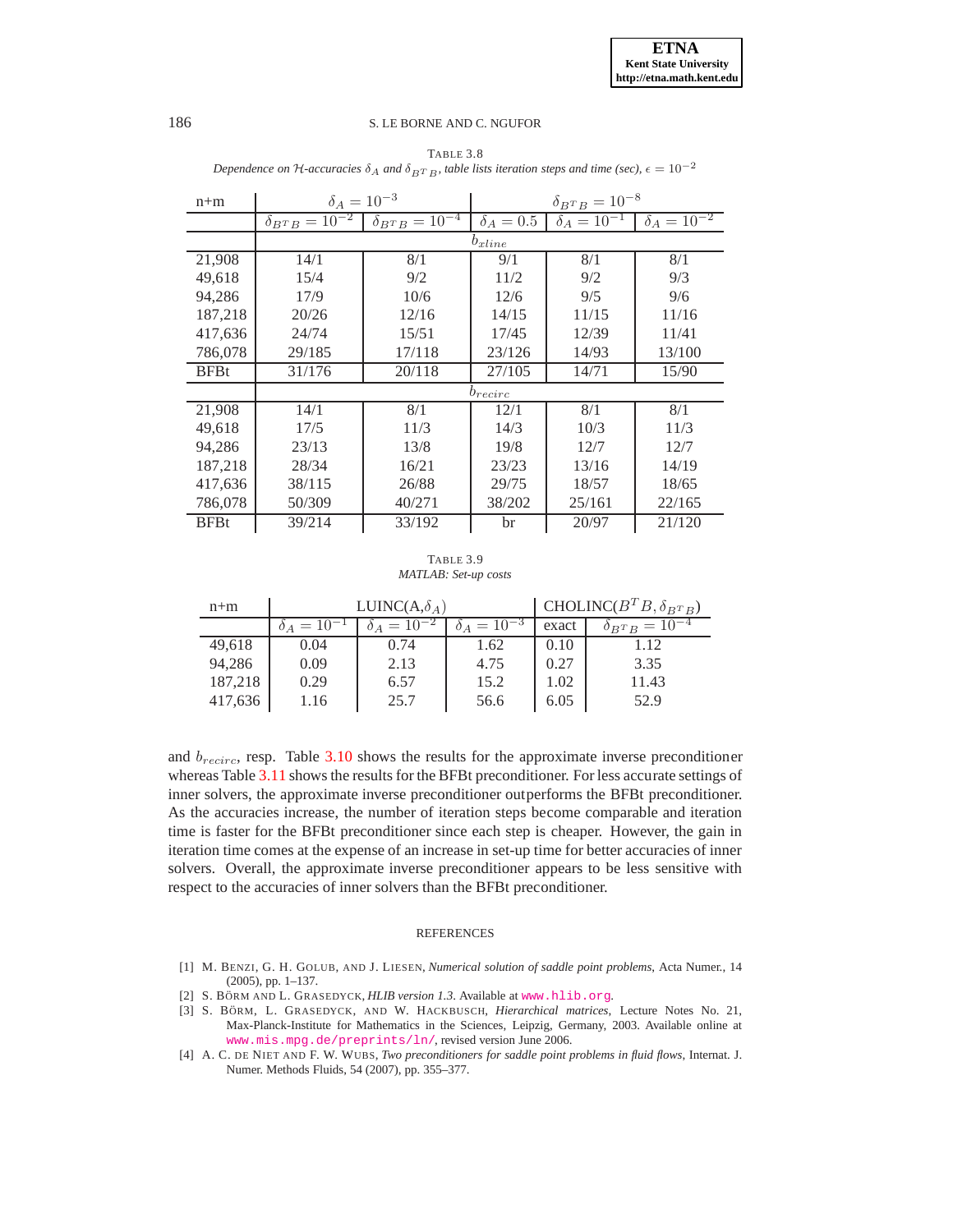**ETNA Kent State University http://etna.math.kent.edu**

#### AN IMPLICIT APPROXIMATE INVERSE PRECONDITIONER 187

|  | <b>TABLE 3.10</b>                                                                                                           |  |  |
|--|-----------------------------------------------------------------------------------------------------------------------------|--|--|
|  | MATLAB Approx. Inverse: Dependence on accuracies $\delta_A$ and $\delta_{BTR}$ , table lists iteration steps and time (sec) |  |  |

<span id="page-14-10"></span>

| $n+m$   | $\delta_{BTB}$ exact |                      |                      | $\delta_{B^{T}B} = 10^{-4}$ |                      |                      |  |  |  |
|---------|----------------------|----------------------|----------------------|-----------------------------|----------------------|----------------------|--|--|--|
|         | $\delta_A = 10^{-1}$ | $\delta_A = 10^{-2}$ | $\delta_A = 10^{-3}$ | $\delta_A = 10^{-1}$        | $\delta_A = 10^{-2}$ | $\delta_A = 10^{-3}$ |  |  |  |
|         | $b_{xline}$          |                      |                      |                             |                      |                      |  |  |  |
| 49,618  | 15/11                | 7/5                  | 8/6                  | 20/11                       | 11/6                 | 12/8                 |  |  |  |
| 94,286  | 19/31                | 8/14                 | 8/15                 | 27/34                       | 14/18                | 15/22                |  |  |  |
| 187,218 | 18/81                | 10/46                | 9/47                 | 28/76                       | 18/51                | 16/51                |  |  |  |
| 417,636 | 24/399               | 12/197               | 10/182               | 46/287                      | 25/162               | 25/183               |  |  |  |
|         | $b_{recirc}$         |                      |                      |                             |                      |                      |  |  |  |
| 49,618  | 16/11                | 9/6                  | 8/6                  | 18/10                       | 16/10                | 13/9                 |  |  |  |
| 94.286  | 18/30                | 10/18                | 9/17                 | 26/33                       | 19/25                | 17/25                |  |  |  |
| 187,218 | 21/95                | 12/57                | 10/52                | 35/94                       | 25/68                | 28/88                |  |  |  |
| 417,636 | 26/430               | 16/271               | 12/215               | 56/351                      | 36/233               | 28/205               |  |  |  |

TABLE 3.11

*MATLAB BFBt: Dependence on accuracies*  $\delta_A$  *and*  $\delta_{BT}$  *B, table lists iteration steps and time (sec),*  $\epsilon = 10^{-2}$ 

<span id="page-14-11"></span>

| $n+m$   | $\delta_{B^{T}B}$ exact |                      |                                 | $\delta_{B^{T}B} = 10^{-4}$ |                                 |                                 |  |  |
|---------|-------------------------|----------------------|---------------------------------|-----------------------------|---------------------------------|---------------------------------|--|--|
|         | $\delta_A = 10^{-1}$    | $\delta_A = 10^{-2}$ | $\delta_A = \overline{10^{-3}}$ | $\delta_A = 10^{-1}$        | $\delta_A = \overline{10^{-2}}$ | $\delta_A = \overline{10^{-3}}$ |  |  |
|         | $b_{xline}$             |                      |                                 |                             |                                 |                                 |  |  |
| 49,618  | 55/25                   | 12/6                 | 7/4                             | 75/29                       | 17/7                            | 10/5                            |  |  |
| 94,286  | 73/80                   | 14/16                | 7/10                            | div                         | 22/20                           | 12/13                           |  |  |
| 187,218 | 60/178                  | 15/47                | 8/27                            | div                         | 31/61                           | 17/39                           |  |  |
| 417,636 | div                     | 20/213               | 9/101                           | div                         | 49/224                          | 25/133                          |  |  |
|         | $b_{recirc}$            |                      |                                 |                             |                                 |                                 |  |  |
| 49,618  | 76/35                   | 21/10                | 8/5                             | 81/32                       | 29/12                           | 12/6                            |  |  |
| 94,286  | div                     | 27/31                | 9/12                            | div                         | 52/49                           | 16/18                           |  |  |
| 187,218 | 92/265                  | 38/116               | 11/39                           | div                         | 80/157                          | 25/58                           |  |  |
| 417,636 | div                     | 39/412               | 13/151                          | div                         | div                             | 44/233                          |  |  |

<span id="page-14-0"></span>[5] H. C. ELMAN, *Preconditioning of the steady-state Navier-Stokes equations with low viscosity*, SIAM J. Sci. Comp., 20 (1999), pp. 1299–1316.

<span id="page-14-1"></span>[6] H. C. ELMAN, V. E. HOWLE, J. SHADID, R. SHUTTLERWORTH, AND R. TUMARINO, *Block preconditioners based on approximate commutators*, SIAM J. Sci. Comput., 27 (2005), pp. 1651–1668.

- <span id="page-14-7"></span>[7] H. C. ELMAN, D. LOGHIN, AND A. J. WATHEN, *Preconditioning techniques for Newton's method for the incompressible Navier-Stokes equations*, BIT, 43 (2003), pp. 961–974.
- <span id="page-14-8"></span>[8] H. G. GOLUB AND A. J. WATHEN, *An iteration for indefinite systems and its application to the Navier-Stokes equations*, SIAM J. Sci. Comput., 19 (1998), pp. 530–539.
- <span id="page-14-4"></span>[9] N. I. M. GOULD, M. E. HRIBAR, AND J. NOCEDAL, *On the solution of equality constrained quadratic programming problems arising in optimization*, SIAM J. Sci. Comput., 23 (2001), pp. 1376–1395.
- <span id="page-14-9"></span><span id="page-14-5"></span>[10] L. GRASEDYCK AND W. HACKBUSCH, *Construction and arithmetics of* H*-matrices*, Computing, 70 (2003), pp. 295–334.
- [11] J. C. HAWS AND C. D MEYER, *Preconditioning KKT systems*, Technical Report M&CT-Tech-01-021, The Boing Company, 2003.
- <span id="page-14-2"></span>[12] D. KAY, D. LOGHIN, AND A. WATHEN, *A preconditioner for the steady-state Navier-Stokes equations*, SIAM J. Sci. Comput., 24 (2002), pp. 237–256.
- <span id="page-14-6"></span>[13] C. KELLER, N. I. M. GOULD, AND A. J. WATHEN, *Constraint preconditioning for indefinite linear systems*, SIAM J. Matrix Anal. Appl., 21 (2000), pp. 1300–1317.
- <span id="page-14-3"></span>[14] S. LE BORNE, *Hierarchical matrix preconditioners for the Oseen equations*, Comput. Vis. Sci., 11 (2008), pp. 147–158.